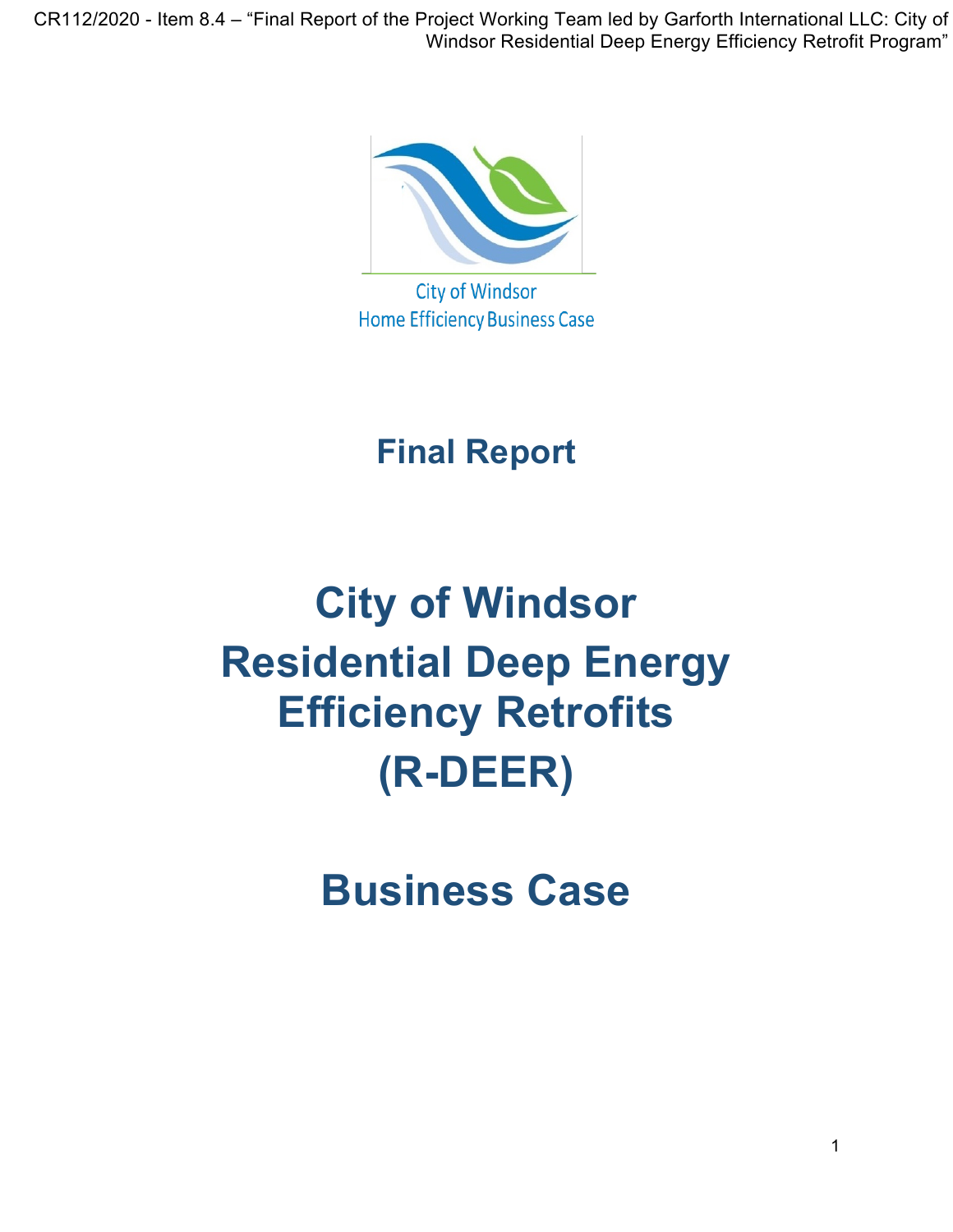# **December 20, 2019**

### **"© 2019, The Corporation of the City of Windsor. All Rights Reserved.**

The preparation of this study was carried out with assistance from the Government of Canada and the Federation of Canadian Municipalities. Notwithstanding this support, the views expressed are the persona l views of the authors, and the Federation of Canadian Municipalities and the Government of Canada accept no responsibility for them.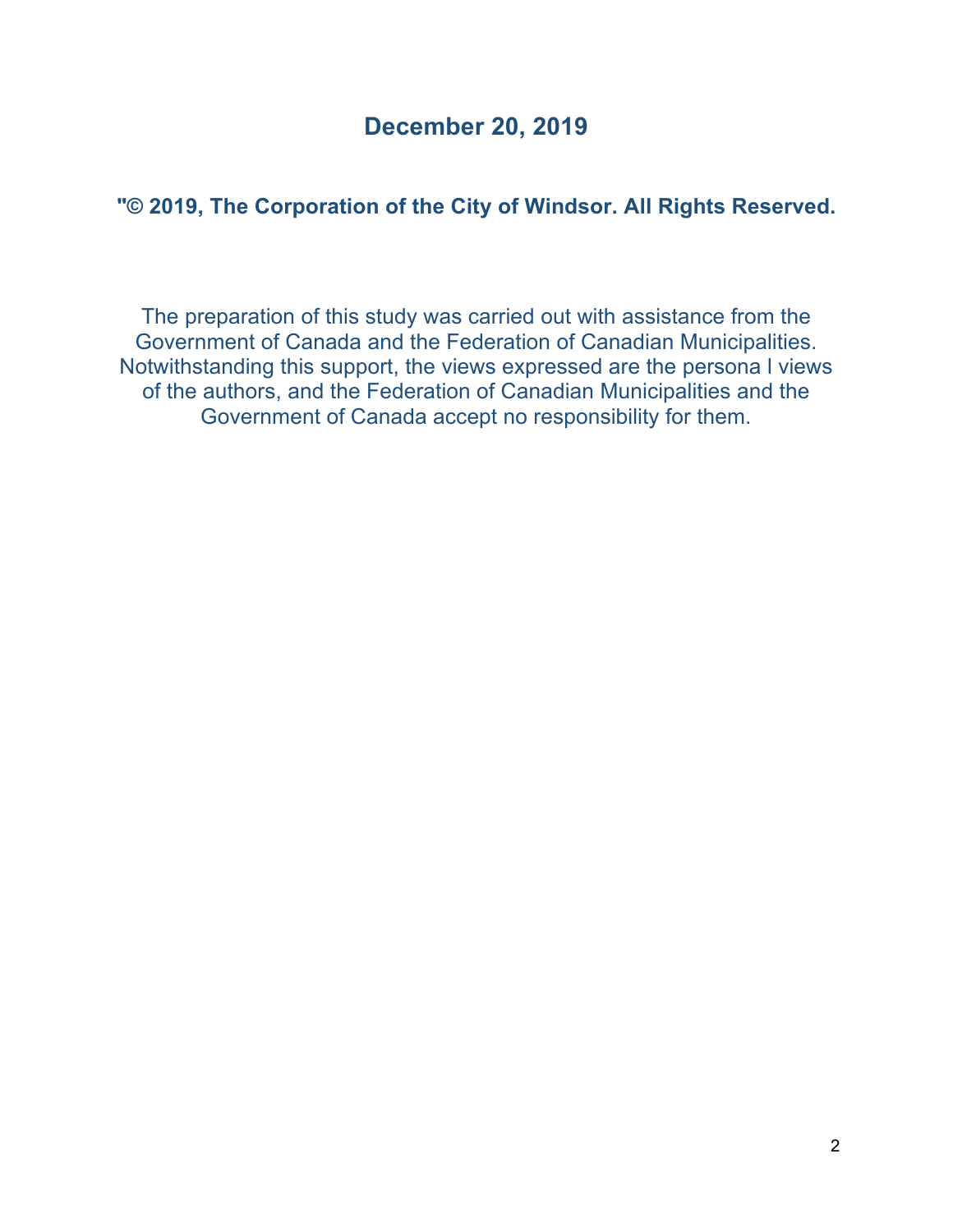# **Table of Contents**

# **Contents**

| 2.3 Elements of the Windsor Deep Energy Efficiency Retrofit Program 12         |  |
|--------------------------------------------------------------------------------|--|
|                                                                                |  |
| 2.3.2 Windsor Residential Deep Energy Efficiency Retrofit (R-DEER) Program  13 |  |
|                                                                                |  |
|                                                                                |  |
|                                                                                |  |
|                                                                                |  |
|                                                                                |  |
|                                                                                |  |
|                                                                                |  |
|                                                                                |  |
|                                                                                |  |
|                                                                                |  |
|                                                                                |  |
|                                                                                |  |
|                                                                                |  |
|                                                                                |  |
|                                                                                |  |
|                                                                                |  |
|                                                                                |  |
|                                                                                |  |
|                                                                                |  |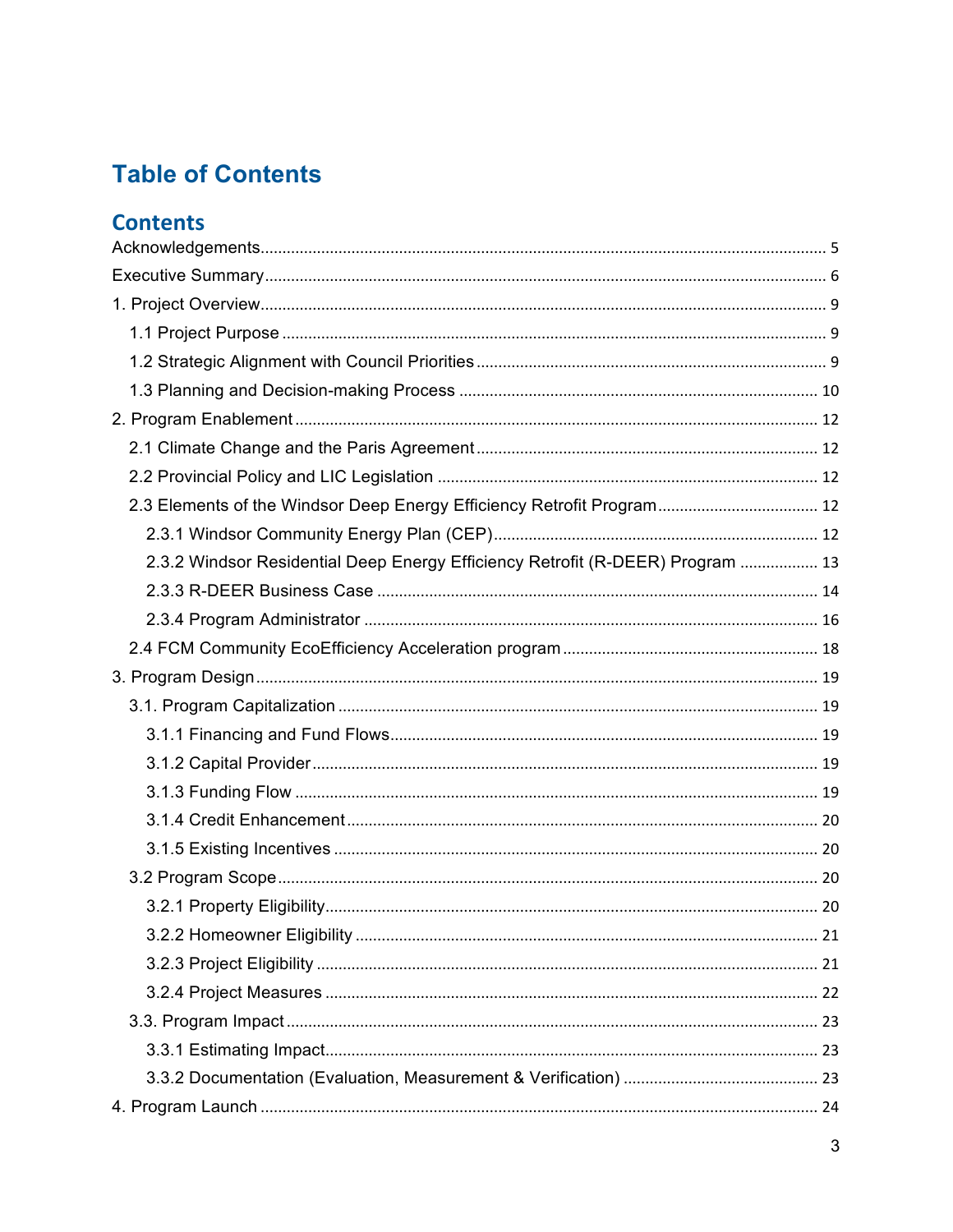| 5.3 |  |
|-----|--|
| 5.4 |  |
|     |  |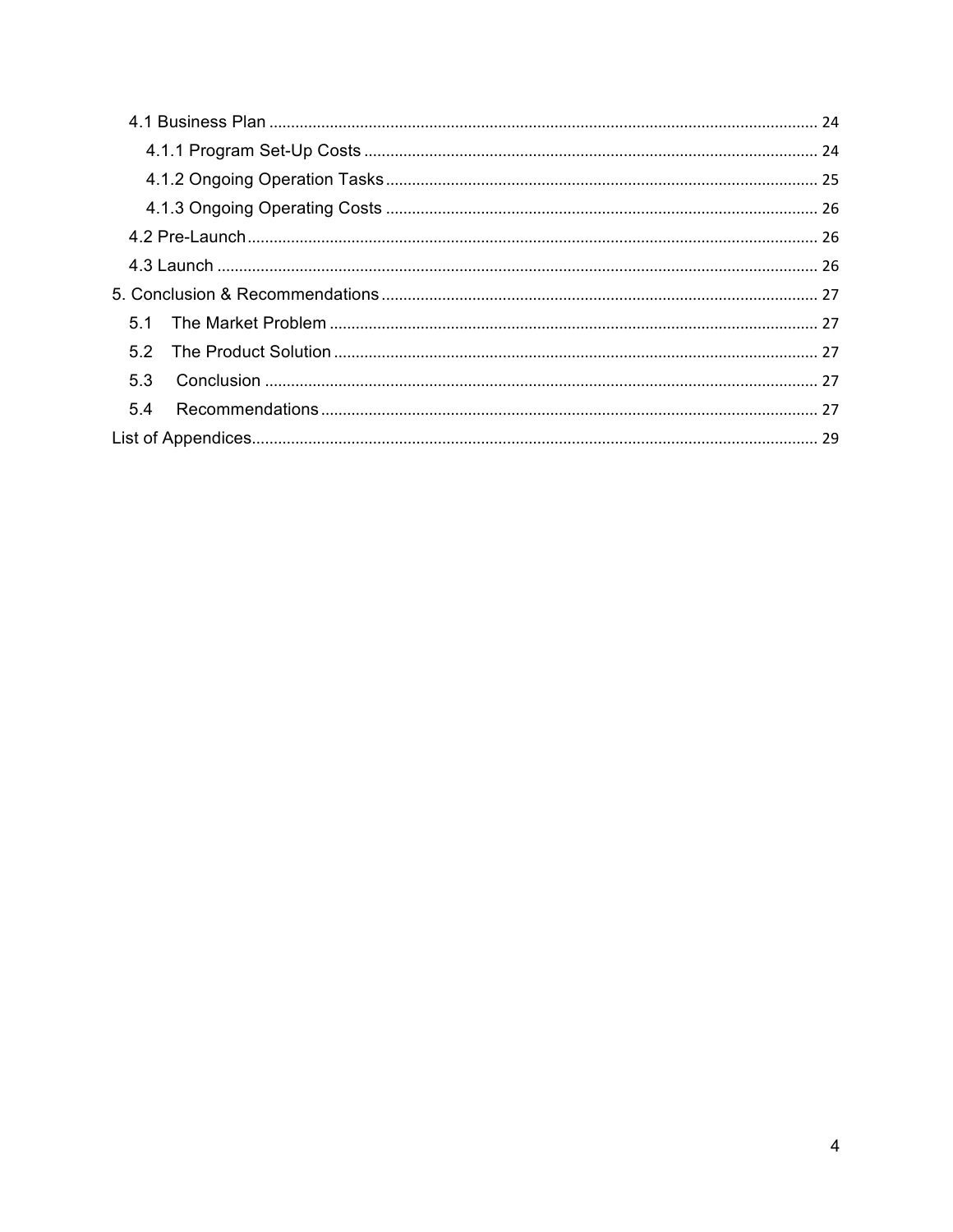# **Acknowledgements**

The Windsor Residential Deep Energy Efficiency Retrofit (R-DEER) Business Case was developed with the oversight of a **Project Working Team** consisting of members from City staff and the consulting partnerships under the leadership of Garforth International llc.

#### *City and Local Representatives*

| Dr. Kyle Bassett       | Community Energy Plan Administrator, Environmental Sustainability and            |
|------------------------|----------------------------------------------------------------------------------|
|                        | Climate Change, City of Windsor                                                  |
| <b>Karina Richters</b> | Supervisor, Environmental Sustainability and Climate Change                      |
| <b>Jennifer Gyorgy</b> | Manager Property Taxation and Taxpayer Support                                   |
| <b>Allison Charko</b>  | <b>GIS Supervisor</b>                                                            |
| <b>Greg Atkinson</b>   | Planner III, Economic Development                                                |
| <b>Jill Braido</b>     | Marketing and Communications Officer                                             |
| John Wladarski         | VP Customer Operations and Business Development & COO, Enwin<br><b>Utilities</b> |
| <b>Brian Lennie</b>    | Senior Advisor, Municipal Affairs & Stakeholder Relations, Enbridge              |

#### *R-DEER Consulting Team*

| <b>Peter Garforth</b>  | (Business Strategy), Principal, Garforth International llc                               |
|------------------------|------------------------------------------------------------------------------------------|
| <b>Katie Rinas</b>     | (Project Manager), Project and Program Manager- Sustainable Energy                       |
|                        | Systems, Sheridan College                                                                |
| <b>Ajit Naik</b>       | (Homes Energy Analysis), Commissioning and Energy Engineeer,                             |
|                        | <b>Baumann Consulting</b>                                                                |
|                        | Gerd Fleischhammer (Supply and Integration), Principal, Ingenieurbüro Gerd Fleischhammer |
| <b>Rob Kerr</b>        | (Engagement Plan and Policy), President, Robert J. Kerr + Associates                     |
| <b>Karen Farbridge</b> | (Engagement and Policy Advisor), President, Karen Farbridge and                          |
|                        | Associates                                                                               |
| <b>Cindy Palmatier</b> | (Project Administration), Garforth International llc                                     |

The City of Windsor would like to acknowledge the effort of the stakeholders who gave their time and shared their expertise in providing meaningful feedback to the development of this Business Case including members of the local contractor community and dozens of Windsor residents and homeowners, along with individuals from the investment community.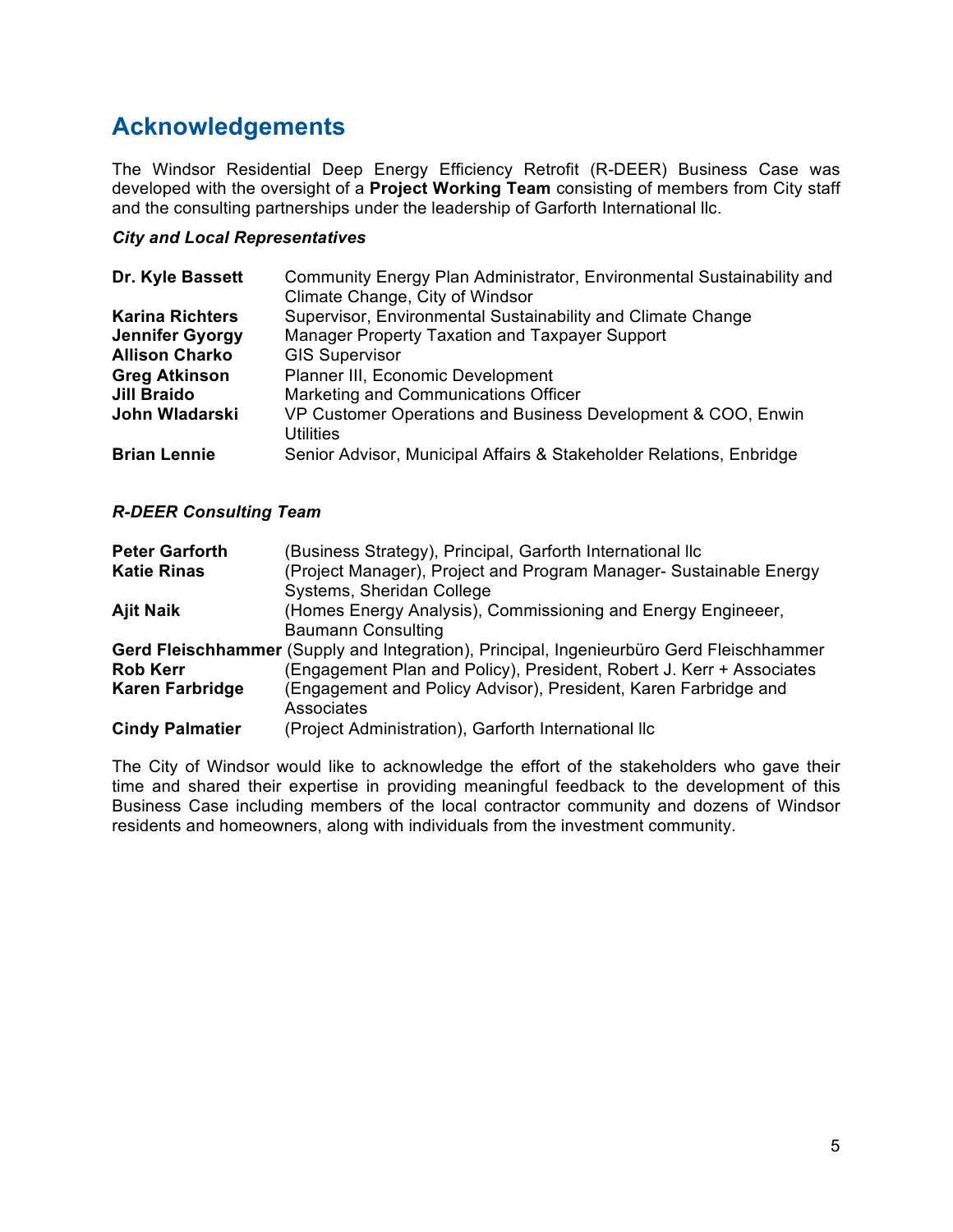# **Executive Summary**

#### **Background and Context**

In 2017, the City of Windsor approved a Community Energy Plan (CEP) with a community-wide goal to reduce GHG emissions by 40% of 2014 levels and to reduce per-capita energy consumption by 40%. Increasing residential energy efficiency was one of the strategies prioritized to achieve this goal. The CEP set a target to deep-retrofit 80% of Windsor's existing homes by 2041 to achieve a 30 to 50% increase in energy efficiency depending on the age and type of home. The CEP strategy to achieve this target proposed completing a Business Case that reviewed:

- the creation of an Entity to deliver retrofits standardized by home age and type;
- to team with local contractors, material suppliers and investors to transform the energy retrofit market;
- to use LIC financing and standardized pricing approaches to create scale.

In 2018, City Council approved the development of a Windsor Residential Deep Energy Efficiency Retrofit (R-DEER) Business Case to investigate the feasibility of the CEP home retrofit strategy. A Project Working Team (PWT) was tasked to oversee the project, engage stakeholders and report back to the City with recommendations.

The purpose of this project was to investigate the feasibility (or "Business Case") of establishing an Entity to deliver high quality, standardized residential energy efficiency retrofit packages to most Windsor homes.

The purpose of the Business Case is to answer the question:

*Under a credible set of assumptions, can a business case be made for the City of Windsor Community Energy Plan (CEP) home energy retrofit strategy that meets reasonable community, market and economic goals?*

If the answer is yes, then the next step would be to identify/establish a program administrator and provide them with reasonable resources to complete the due diligence – including supplemental market testing and risk assessment – for the development of an implementable Business Plan based on what is presented in this Business Case.

During engagements with various stakeholders, the PWT identified several issues to be further explored during the development of the Business Plan. They are documented in this report. In particular, the PWT members felt strongly that the final program design should ensure retrofits are accessible to Windsor residents on low and/or fixed incomes, so they too would benefit from reduced energy bills.

#### **Program Administrator**

The PWT recommends the City proceed to establish an Entity, as a Municipal Services Corporation (MSC), to administer the program for the following reasons:

- this administrative model enables a more flexible financing approach that will minimize municipal liability and better leverage private sector investment;
- an MSC would be better positioned to enter partnerships with the private sector than the municipality (e.g., contractors, material suppliers and investors);
- program delivery risks rest with the MSC and not the City;
- borrowing is placed on the MSC's balance sheet;
- the MSC is not limited to working within municipal boundaries and can enter beneficial partnerships with other municipalities in the immediate region or beyond; and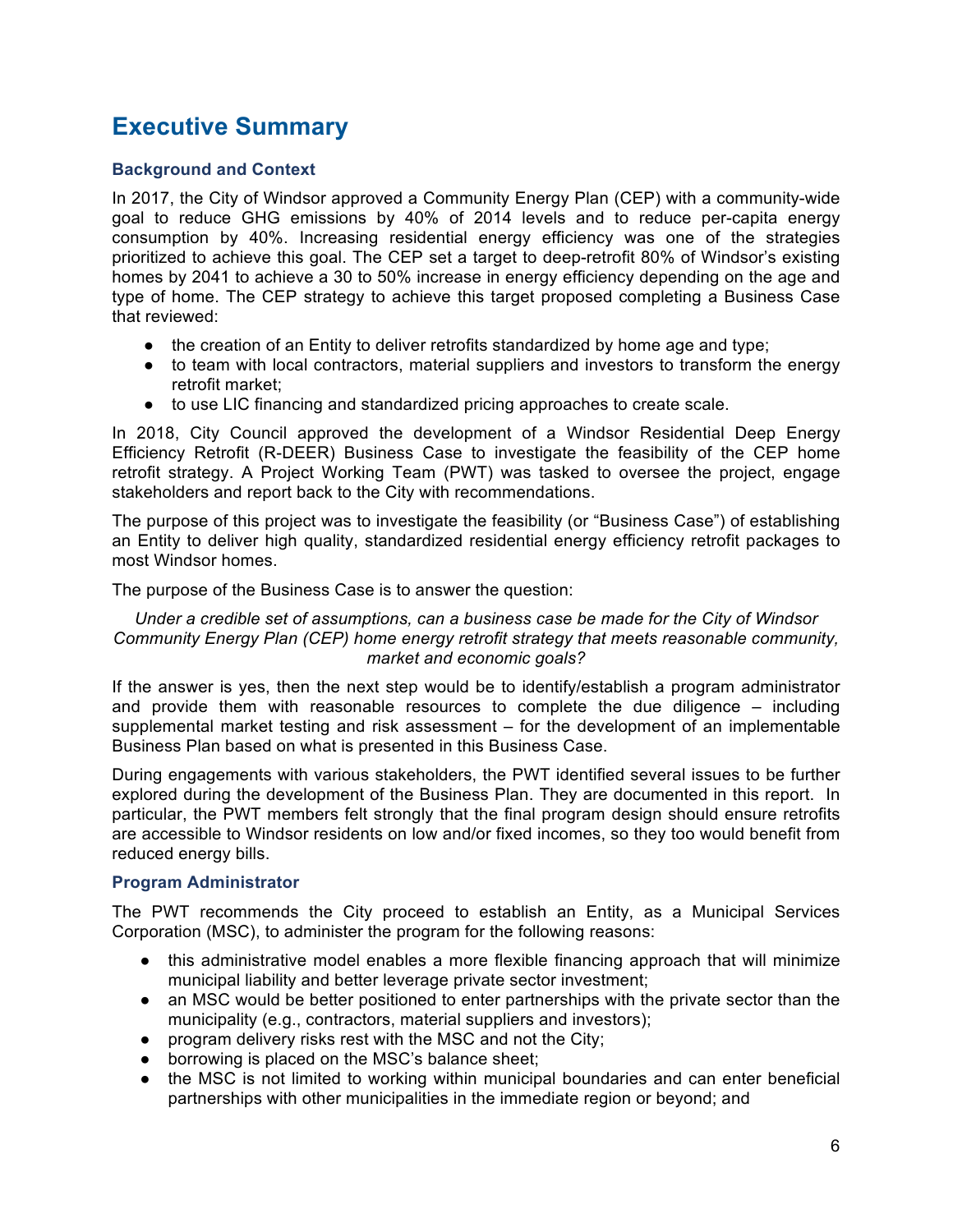• the MSC should be responsible for the final R-DEER Business Plan as program administrator.

Seed funding of approximately \$400,000 would be required to establish the Entity and provide it with adequate resources to finalize the Business Plan which would include the hiring of a General Manager. The PWT recommends the City apply for funding to support the next steps. The upcoming FCM Community Eco-Efficiency Accelerator Program is one grant that may assist with these start-up costs. These start-up costs are at risk should the Entity be unsuccessful in finalizing an approved the Business Plan.

The long-term working capital requirements for the Entity to fully launch the business, whether from the City and/or private investors, would be contingent upon the final Business Plan.

#### **Standardized Deep Energy Retrofit Packages**

The current energy efficiency retrofit market for homeowners and contractors is relatively unattractive. From the perspective of the contractor, the effort to prepare customized proposals is high and the closing rate is low. Low volumes and the fact that every project is specific to each household means that material costs are expensive and performance guarantees are risky. From the homeowner's perspective, obtaining understandable bids from various contractors is burdensome. They are responsible for finding their own sources of funding based on their individual credit rating. Finally, the low volumes result in retrofit costs that typically exceed the value of the energy savings, even over many years.

The R-DEER product solution to address this market problem is to offer standardized energy retrofits to homeowners at high volumes. Contractors benefit from increased project predictability, improved margins and vastly higher project volumes. Homeowners benefit from a simplified transaction, guaranteed pricing, lower cost pre-financed retrofits, and a simple billing and payment mechanism.

Standardized retrofit packages would be designed by the Entity to deliver annual energy savings of 30 to 50%, and 20% water saving to homeowners. Modelling for the R-DEER Business Case demonstrated these savings could be achieved with existing technologies. The package cost would be dependent on home size, age and type. Using pricing based on a fixed index per specific area ( $\frac{1}{2}$  per m<sup>2</sup>) depending on home category, minimizes transaction costs and complexity.

Concerns were expressed during the engagements from some stakeholders as to whether enough homeowners would be interested in a standardized retrofit valued at \$25,000 to \$30,000. Additionally, many Windsor residents have already completed partial retrofits through previous government and utility programs and may not be eligible for the full program. These concerns will be addressed during the final Business Plan, along with considering any "go-tomarket" strategies that would mitigate prevailing market conditions.

The creation of an Entity provides an additional delivery vehicle for the City's Basement Flooding Protection Subsidy Program. It is estimated that 80% of the program's retrofits will qualify for the subsidy program. The homeowner will benefit from Entity-managed contractor cost and quality control and the City will benefit from increased uptake of the program.

The delivery of standardized retrofits at high volumes to Windsor homeowners is an essential feature of the Business Case and has been designed to drive market transformation. The business model reduces the cost of the average retrofit by 33%. This is achieved through efficiencies in:

- Reduced selling costs through standardized offerings and pricing
- Elimination of contractors' costs to promote and prepare customized proposals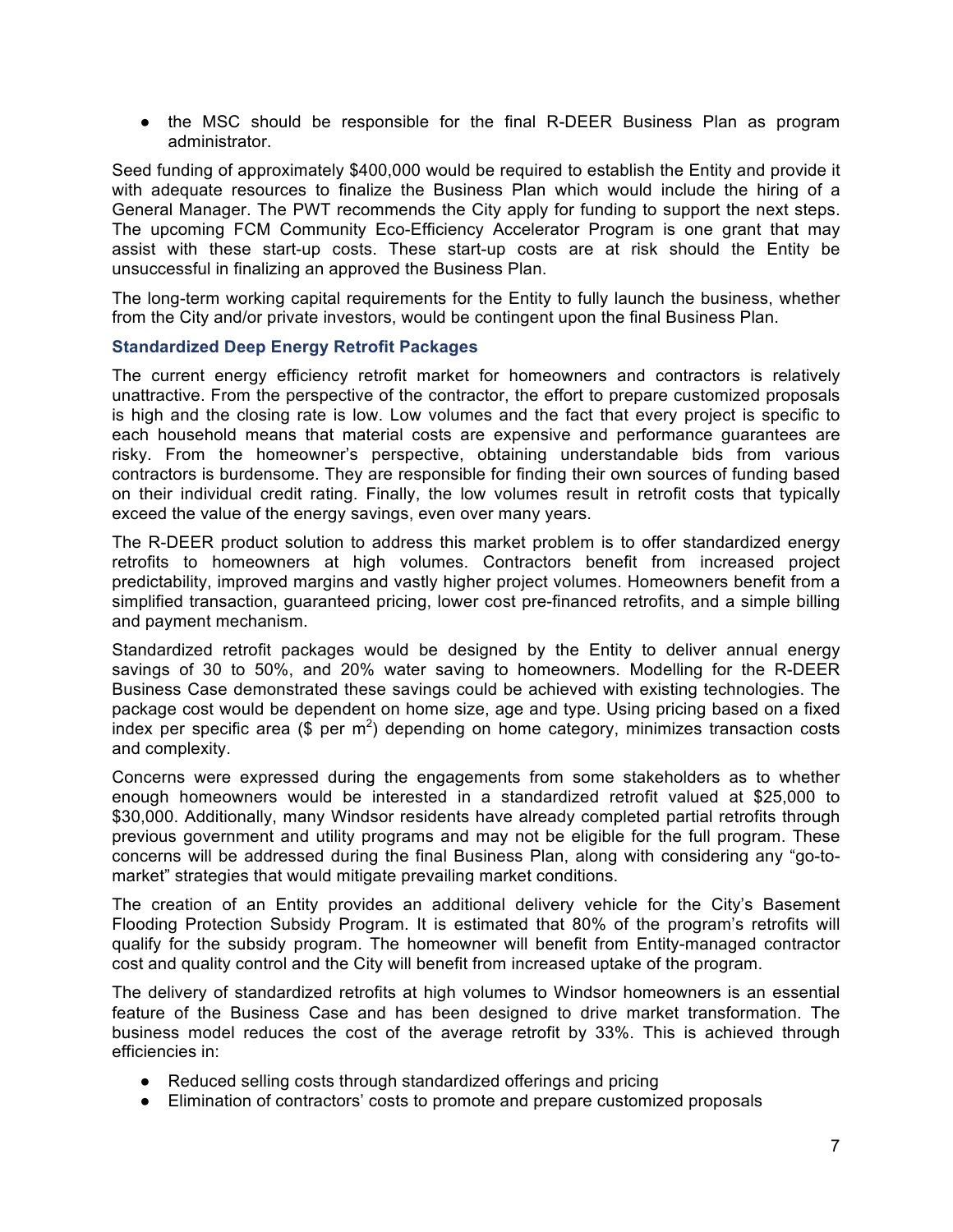- Increased contractor labour productivity
- Volume pricing for key material categories
- Lower cost financing through consolidation

#### **LIC Financing**

Property-assessed financing has the distinct advantage of tying the efficiency investment to the property, mitigating the risk of the homeowner that their payback period is longer than the time they remain (or intend to remain) in the home. Attractive interest rates and borrowing terms can be achieved for homeowners while reducing or eliminating their up-front capital costs. It is proposed that the City would collect LIC payments on behalf of the Entity from homeowners participating in the retrofit program by passing an LIC By-law and entering into an agreement with the Entity. A robust municipal risk assessment was completed through collaboration with the City of Vaughan. A concern regarding mortgage lender consent was raised during the engagements and was considered extensively during the development of the Municipal LIC Risk Assessment. The final rating of this risk was low, given identified mitigation strategies and ongoing monitoring by the Entity.

#### **Conclusions**

*Based on the analytical findings and stakeholder engagement, the PWT concludes there are reasonable grounds to proceed to implement the CEP recommendation of a Residential Deep Energy Retrofit Program. This conclusion is made with the understanding that the Entity established to administer the program would need to complete a final Business Plan prior to starting implementation. However, without establishing an Entity with a mandate to deliver high volumes of high quality, standardized residential energy efficiency retrofit packages to most Windsor homes, the City's energy and efficiency goals, as approved in the CEP, are unlikely to be realized.*

#### **Recommendations:**

The PWT recommends that City Council:

- 1. Endorses the Final Report of the Project Working Team: Windsor's Residential Deep Energy Efficiency Retrofit (R-DEER) Business Case.
- 2. Incorporates a Municipal Services Corporation to serve as the Program Administrator with a mandate to develop an R-DEER Business Plan.
- 3. Applies for grants including the FCM Community Eco-Efficiency Accelerator program funding to support program set-up and launch, including the development of a final R-DEER Business Plan.
- 4. At the appropriate time, enacts an LIC By-law and enters into an agreement with the Municipal Services Corporation, with appropriate terms and conditions, to make optional LIC financing available to homeowners participating in the program.
- 5. Encourages the Municipal Services Corporation to consider program accessibility during final program design and the potential to leverage retained earnings over time to address the needs of low-income residents and/or seniors on fixed incomes.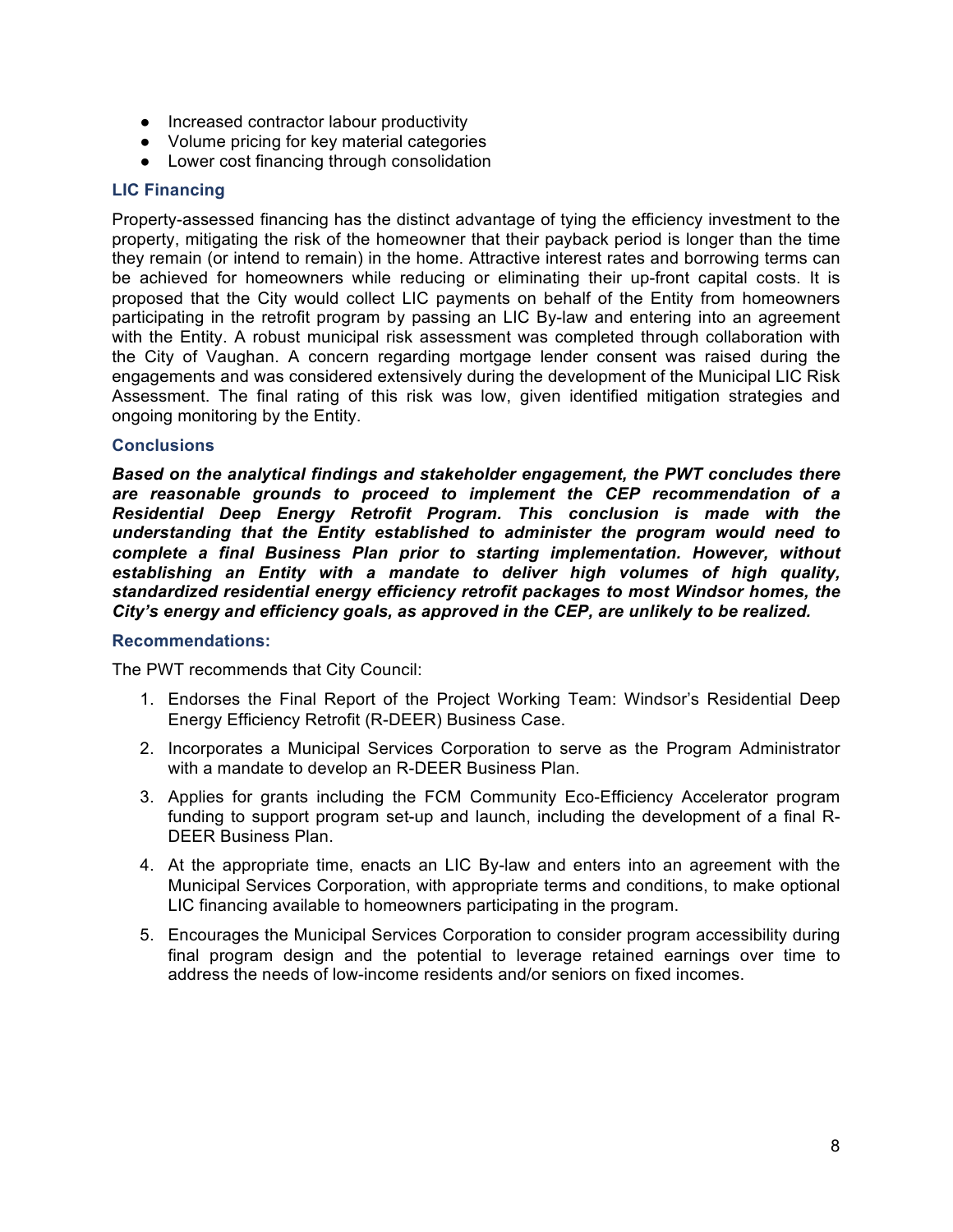# **1. Project Overview**

### **1.1 Project Purpose**

The purpose of this project was to investigate the feasibility (the "Business Case") of establishing an entity to deliver high quality, standardized residential energy efficiency retrofit packages to most Windsor homes.

The purpose of developing a Business Case is to answer the question:

*Under a credible set of assumptions, can a case be made for the City of Windsor Community Energy Plan (CEP) home energy retrofit strategy that meets reasonable community, market and economic goals?*

If the answer to this question is yes, then the next step for the City would be to identify/establish a Program Administrator and provide them with reasonable resources to conduct additional marketing testing and program risk assessment to develop a final Business Plan.

#### **1.2 Strategic Alignment with Council Priorities**

The project aligns with Council's 20-Year Strategic vision for:

- 1. More Jobs in Windsor
- 2. Addressing Windsor's reputation
- 3. Improving Quality of Life in Windsor

#### **Community Energy Plan**

The R-DEER Program is consistent with the Vision of the Community Energy Plan as approved by Council in July of 2017.

*The Community Energy Plan aims to create economic advantage, mitigate climate change and improve energy performance. It aims to position Windsor as an energy centre of excellence that boasts efficient, innovative, and reliable energy systems that contribute to the quality of life of residents and businesses.*

The R-DEER Program's will drive transformative reductions in energy end-use and GHG emissions, as described in detail in this report, and will stimulate local job creation by keeping millions of energy dollars local. The financial calculation in the Business Case has been based on financial returns consistent with the CEP. All of these contribute directly to the overall targets of the Community Energy Plan.

- *Create at least 3,000 jobs by 2025 implementing the core CEP sub-strategies*
- *Emissions reduction will support global efforts to stabilize and reverse climate change and meet the 2016 Ontario Climate Action Plan*
	- o *Target: 40% below 2014 levels by 2041*
- *Energy use per capita by 2041 will be at today's global best practices* o *Target: 40% below 2014 levels by 2041*
- *Energy-related investments by the community will be at least as attractive a 20 year public bonds*

The R-DEER Program is a direct response to CEP's Strategy #1: *Create a Deep Energy Retrofit Program for Existing Homes.* The design of the R-DEER Program, described in this report, is based on the recommended approach to this strategy.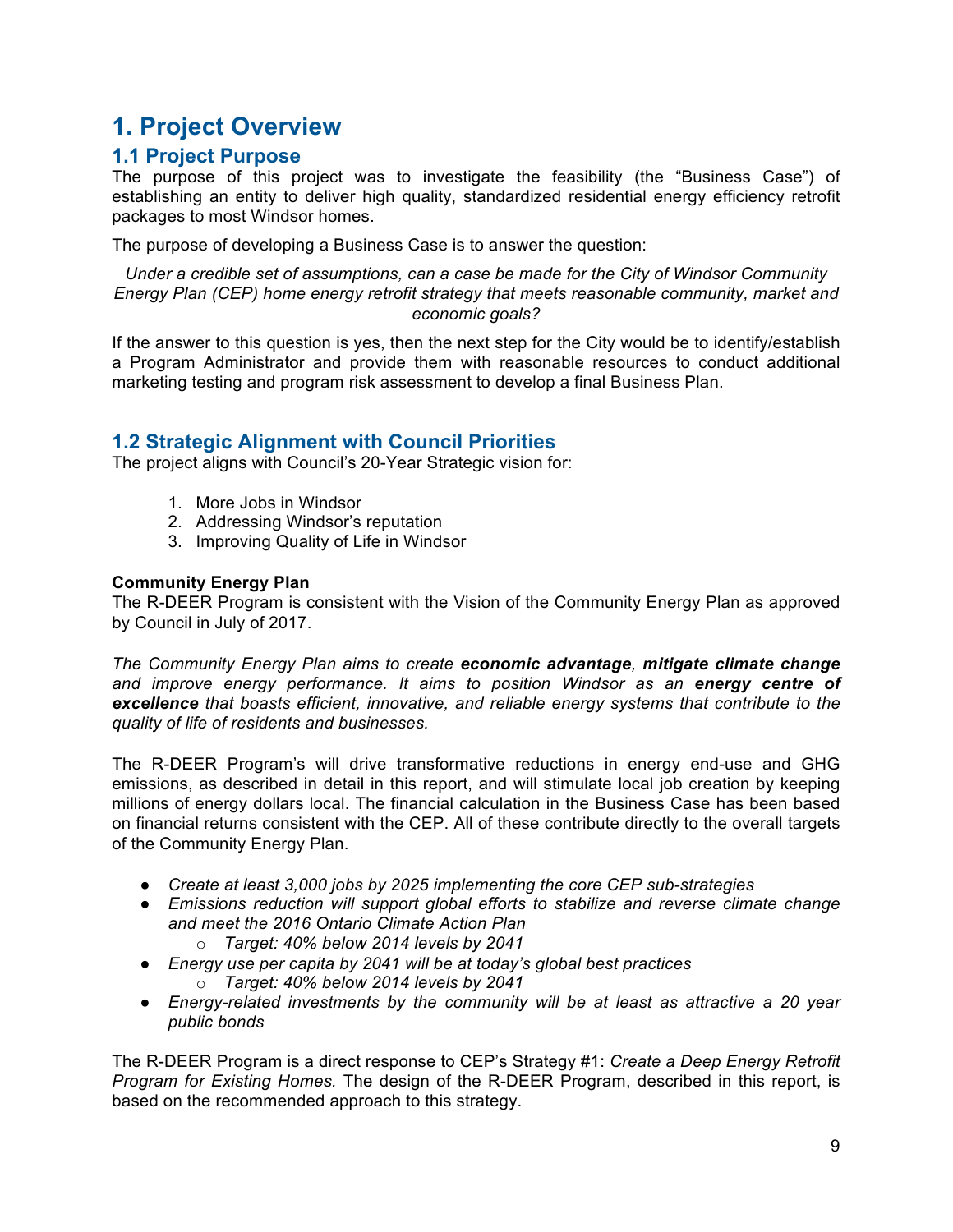- Retrofit 80% of homes by 2041
- Create local entity
- Public/private partnership
- Quality controlled standardized retrofits
- Standardized pricing
- Efficiency gain 30 to 50%
- Payments using Local Improvement Charges

#### **Climate Change Emergency Declaration**

On November 18, 2019 Windsor City Council passed a declaration that contained the following resolution:

*THEREFORE BE IT RESOLVED that the City of Windsor declare a Climate Emergency in the knowledge that this is an emergency with no foreseeable conclusion which will require robust and permanent changes in how the City and County conduct their business; and further,*

*That in response to this emergency, the need to reduce overall emissions from the City of Windsor and the County of Essex as well as continue to prepare for Windsor-Essex County's climate future are deemed to be high priorities when considering budget direction and in all decisions of council; and further,*

*That the City of Windsor administration BE DIRECTED to prepare reports for consideration by their respective Councils within 90 days containing recommendations for priority actions items, implementation measures, cost requirements to accelerate and urgently work towards the reduction of emissions and preparing for our climate future and include any initiatives that we are aware of by our Detroit neighbours and any other neighbouring municipalities across the border*

This Business Case will be identified in the report back to City Council outlining priorities under the climate change emergency declaration.

#### **1.3 Planning and Decision-making Process**

The Final Report of the Project Working Team (PWT) is organized to reflect a planning and decision-making process comprised of three phases (see Figure 1 on next page):

- Phase 1 Program Enablement
- Phase 2 Program Design
- Phase 3 Program Launch

The City of Windsor is in the *Program Enablement* phase. A Program Administrator would normally lead Phases 2 and 3. The development of a Business Case was advanced for two primary reasons:

- to build the rationale for investing in establishing a Program Administrator (the Entity); and
- the CEP proposes to transform the energy retrofit market to achieve the community's energy and emissions reduction goals.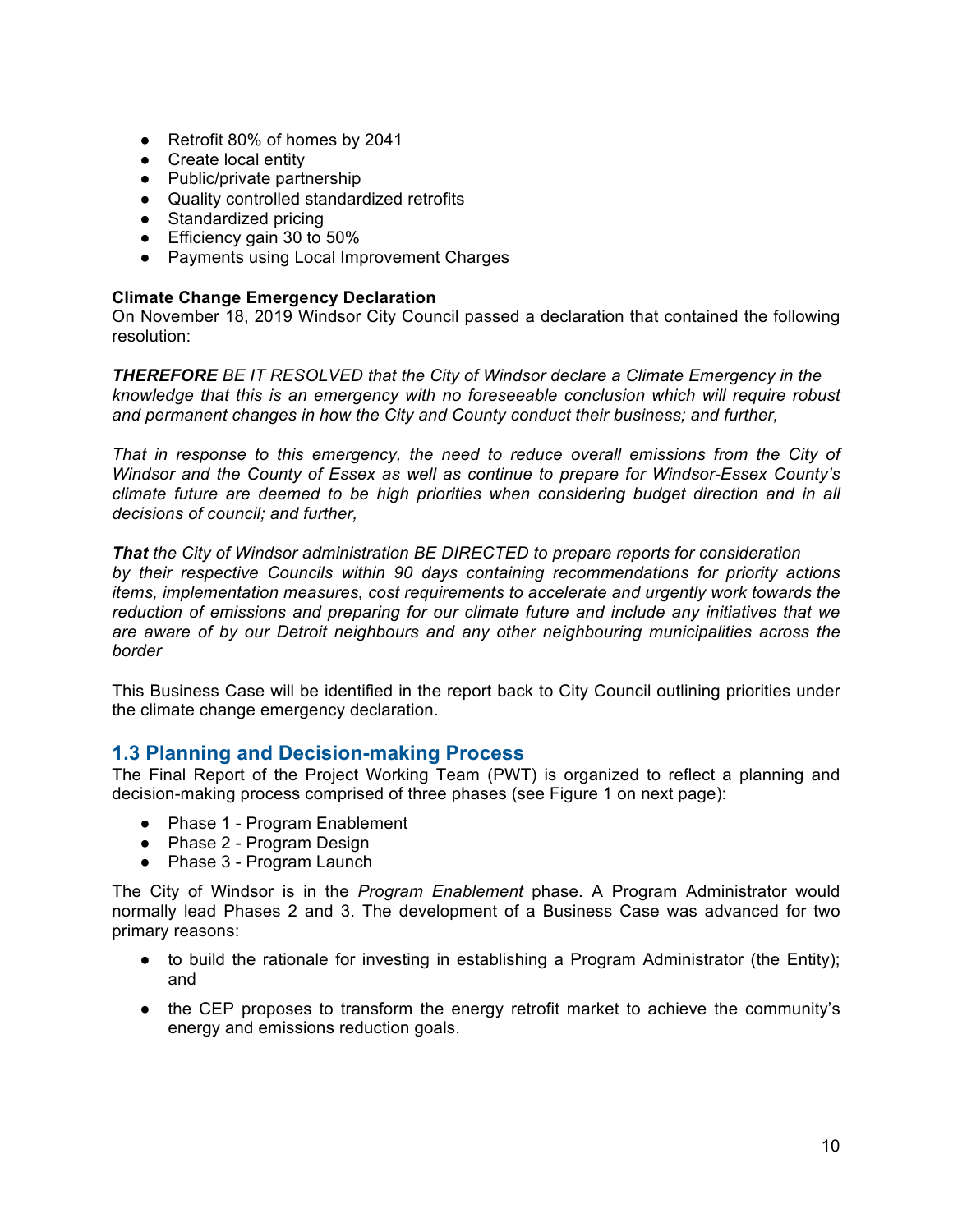

*Figure 1: Residential R-DEER Planning & Decision-Making Process*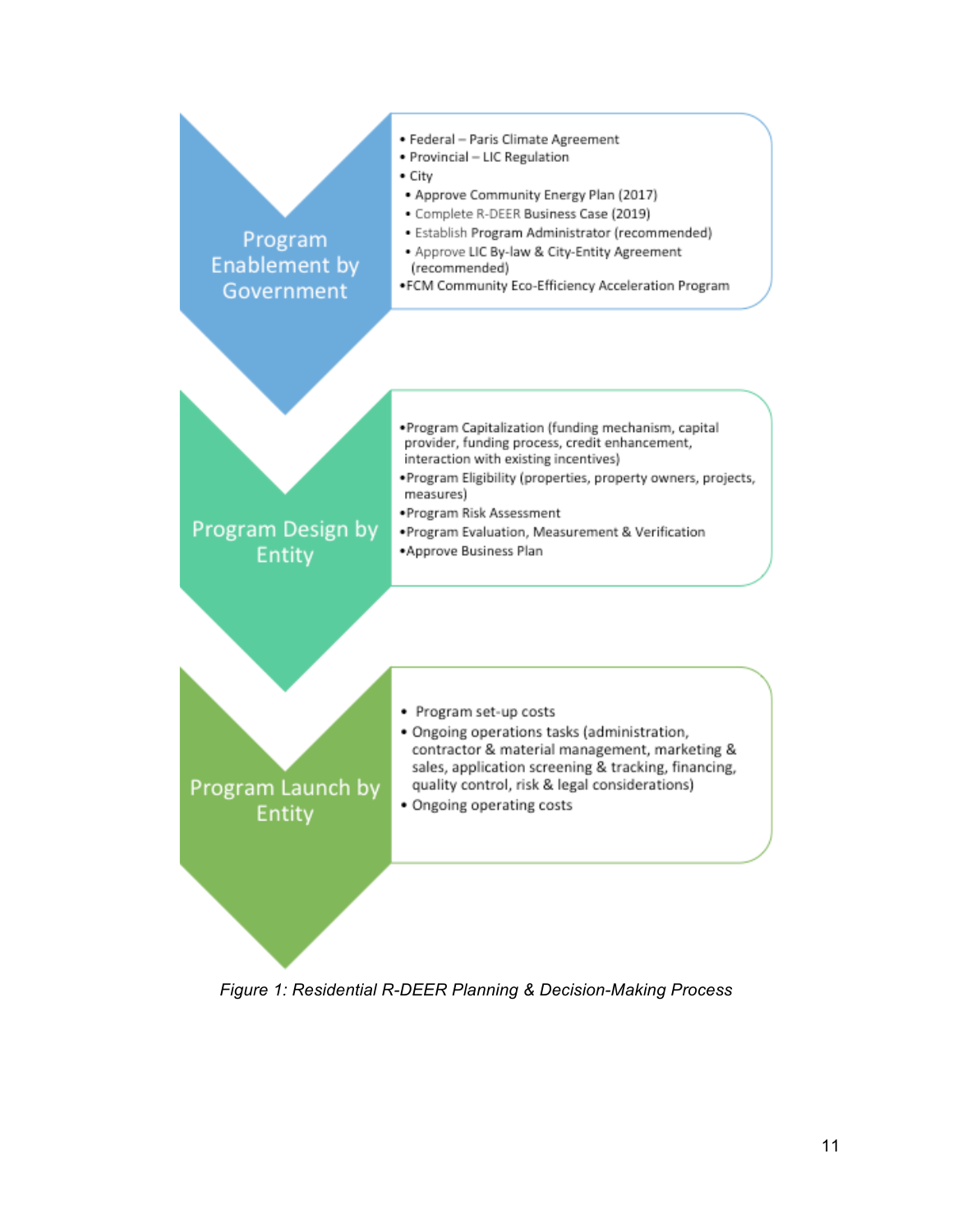# **2. Program Enablement**

In addition to summarizing the findings of the Windsor Residential Deep Energy Efficiency Retrofit (R-DEER) Business Case, this section summarizes 1) existing enabling legislation, policies and programs and 2) the additional enabling steps required to support the development of a program to deliver high quality, standardized residential energy efficiency retrofit packages to most Windsor homes.

The opportunity for a municipal government to enable the uptake of home energy retrofits has never been better. Despite the cost advantages of energy efficiency, there are substantial barriers to achieving the technical potential for the residential sector, a challenge wellrecognized by Ontario's utilities.

#### **2.1 Climate Change and the Paris Agreement**

As a signatory to the Paris Climate Agreement, Canada has committed to reducing greenhouse gas (GHG) emissions. The built environment is the third largest emitting sector in Canada and most existing buildings will still be in operation in 30 years from now. Consequently, the Pan-Canadian Framework on Clean Growth and Climate has identified energy retrofits of existing buildings as a priority. The 2019 Federal budget included funding for municipal-led energy retrofit programs to be administered by the Federation of Canadian Municipalities (FCM).

#### **2.2 Provincial Policy and LIC Legislation**

Climate and energy policies continue to be "mainstreamed" into provincial legislation, policies and programs. Provincial Local Improvement Charges (LIC) regulations have been amended to enable voluntary energy and water efficiency upgrades of private homes and buildings, allowing Ontario municipalities to provide long-term, low-cost financing for residential, commercial and industrial building energy and water conservation retrofits.

Property-assessed financing has the distinct advantage of tying the efficiency investment to the property, mitigating the risk of the homeowner that their payback period is longer than the time they remain (or intend to remain) in the home. Attractive interest rates and borrowing terms can be achieved for homeowners while reducing or eliminating their up-front capital costs.

#### **2.3 Elements of the Windsor Deep Energy Efficiency Retrofit Program**

*"…implementing climate action and making a transition to a low-carbon economy also represents a significant opportunity to stimulate economic growth, increase job opportunities and develop new technologies"*

#### **Excerpt from Climate Change Emergency Declaration – Passed by Windsor City Council, November 18, 2019**

#### 2.3.1 Windsor Community Energy Plan (CEP)

In 2017, the City of Windsor approved a CEP with a community-wide goal to reduce energy consumption and GHG emissions by 40% per capita from 2014 levels. Increasing residential energy efficiency was a prioritized strategy identified to achieve this goal.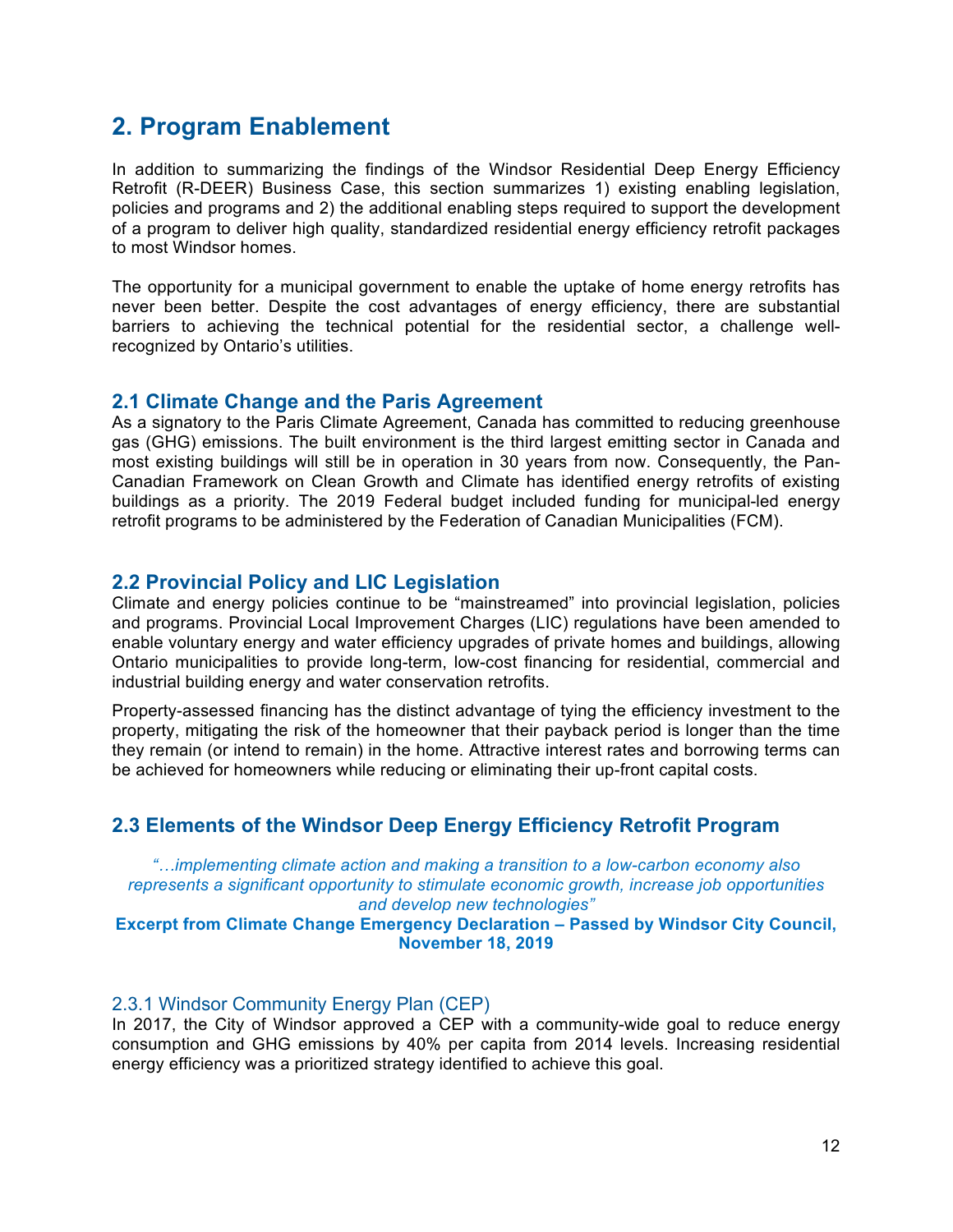#### 2.3.2 Windsor Residential Deep Energy Efficiency Retrofit (R-DEER) Program

Windsor residences consume 24% of the community's energy use to heat and power their homes. The residential sector contributes 22% of the community's GHG emissions. In total, homeowners and tenants paid \$184 million for the energy and water they needed in 2018. Over the next two decades, these energy and water costs are expected to more than double or even triple, with most of these energy dollars leaving the community (see *Appendix A – Windsor Residential Energy and Emissions Profile*). 

The energy efficiency of the Windsor residential sector is 35% below the Provincial average and approximately half that of global best practice. Table 1 is from the 2017 Community Energy Plan.

| <b>Item</b>                                  | <b>Windsor</b><br><b>Baseline</b> | Canada<br><b>Average</b> | <b>Ontario</b><br><b>Average</b> | <b>Comparable</b><br><b>Best Practice</b> <sup>1</sup> |
|----------------------------------------------|-----------------------------------|--------------------------|----------------------------------|--------------------------------------------------------|
| Utility/household (GJ)                       | 142                               | 106                      | 107                              | 68 <sup>a</sup>                                        |
| Utility/ $m^2$ (Res) (GJ)                    | 1.00                              | 0.79                     |                                  | $0.29^{b}$                                             |
| Utility/ $m^2$ (non-res) (GJ)                | 1.61                              | 1.65                     |                                  | 0.72 <sup>c</sup>                                      |
| GHG<br>(Tonnes<br>person<br>CO <sub>2e</sub> | 8.8                               | 9.7                      | 6.2                              | $3.5^d$                                                |

#### Table 1: Windsor's Energy and Emissions Benchmarking

 

<sup>&</sup>lt;sup>1</sup> Superscripts: (a) Use per home is 35 per cent above Ontario average and more than twice Danish average; (b) Use per square meter of home 20 per cent higher than Ontario average which is more than 3 times the typical German A-rated home which represents about 30 per cent of the current new construction market; (c) Use per square meter of non-residential is around the Canadian average but more than twice German average; and (d) GHG/capita is comparable to Canada average but nearly 3 times the average per capita emissions for the City of Copenhagen.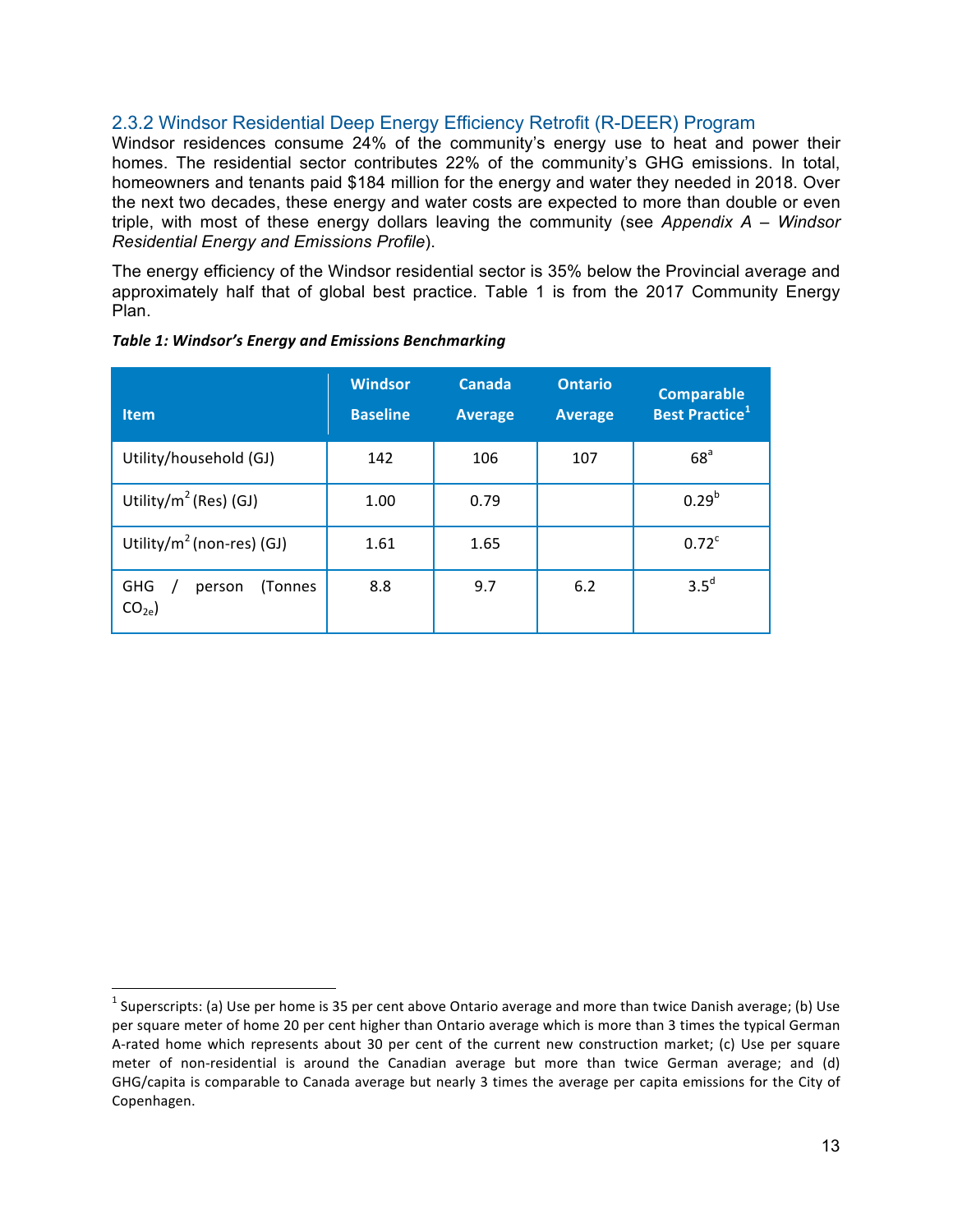Consequently, the CEP set a target to deep-retrofit 80% of existing homes by 2041 to achieve a 30 to 50% increase in energy efficiency depending on the age and type of home. The CEP strategy to achieve this target proposes:

- the creation of an Entity to deliver retrofits standardized by home age and type;
- to team with local contractors, material suppliers and investors to transform the energy retrofit market;
- to use LIC financing and standardized pricing approaches to create scale.



#### 2.3.3 R-DEER Business Case

In 2018, City Council approved the development of a Windsor Energy Efficiency Retrofit (R-DEER) Business Case to investigate the feasibility of the CEP home retrofit strategy. A Project Working Team (PWT) was tasked to oversee the project, engage stakeholders and report back with recommendations. Additional information about their work can be found in the following appendices:

- *Appendix B – Project Working Team (PWT)*
- *Appendix C – Stakeholder Engagement Summary*

#### *2.3.3.1 Assumptions*

As noted earlier in this report, several assumptions related to *Program Design* (Phase 2) and *Program Launch* (Phase 3) were necessary to build the R-DEER Business Case. Should the project proceed, these design parameters would be further tested during the development of a R-DEER Business Plan by the Program Administrator. A summary of these key assumptions is found in *Appendix D*. Additional detail is also provided in *Appendix E - Full Business Case*. The PWT also identified several considerations for the development of a Business Plan, and these are summarized in Section 4.1 Business Plan.

In additional to technical assumptions, the R-DEER Business Case makes three programmatic assumptions:

- 1. A Municipal Services Corporation (MSC) would be established to serve as the Program Administrator (see *Section 2.3.4 Program Administrator* for more details);
- 2. Standardized deep energy retrofit packages would be delivered to homeowners (see *Section 3.2.3.1 Standardized Deep Retrofits* for more details) and;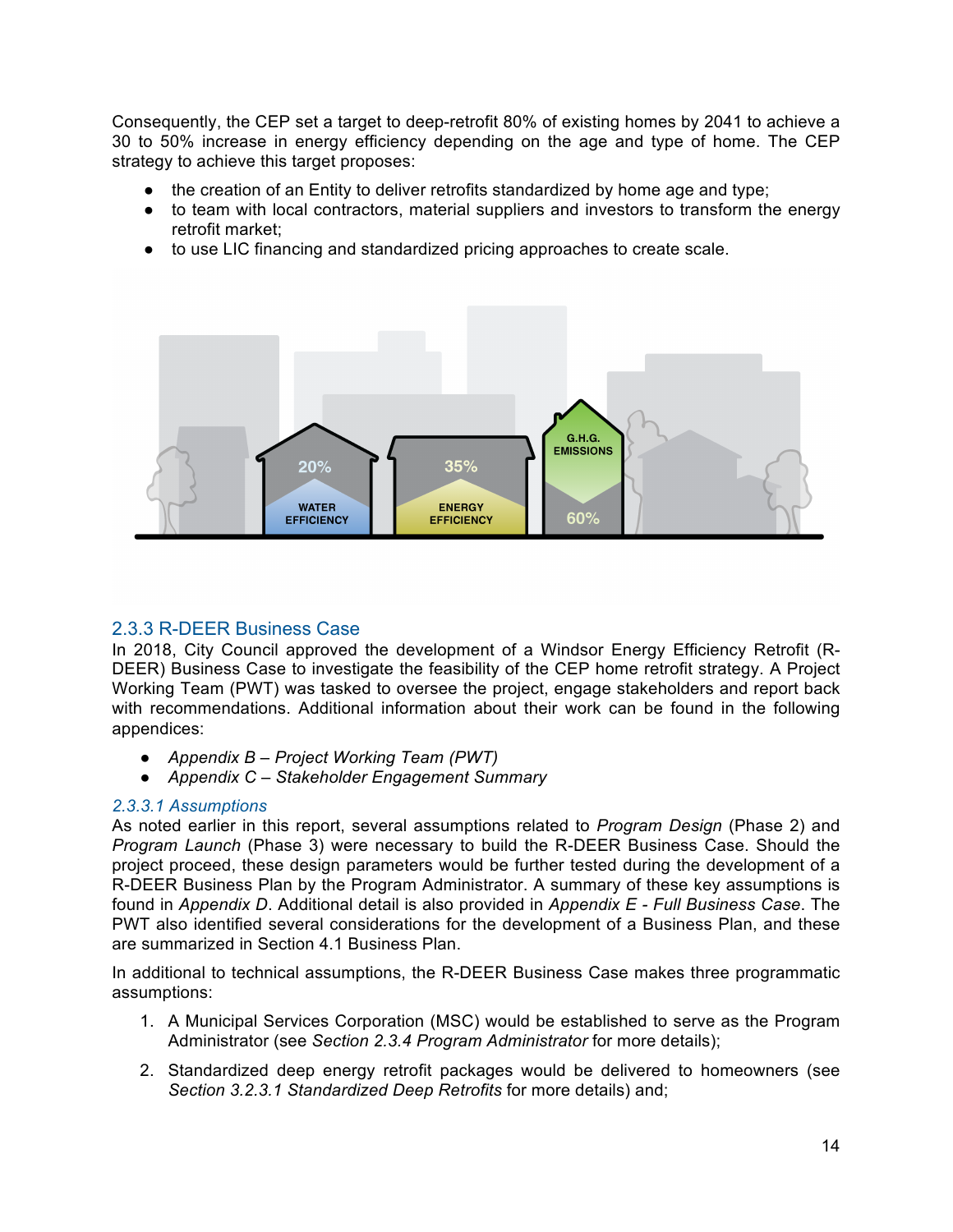3. The City would make available LIC financing available to homeowners (*see Section 2.3.4.2 – LIC By-law*)

#### *2.3.3.2 Findings*

With the assumptions established for the R-DEER Business Case, the analysis demonstrated the feasibility of the CEP home retrofit strategy.

Key findings are summarized below. Additional detail is provided in *Appendix E – Full Business Case*.

#### MSC Profitability

The MSC would operate at breakeven by the end of Year 3, rising to an average of approximately \$6M to \$8M per year through to 2041. The total potential retained earnings by 2041 would exceed \$123M (net of low-income refunds) and would continue to rise as the LIC payments from later retrofits flow in. This assumes no diversification of business lines, subsidy programs or dividend payments to the City. The retained earnings could be potentially assigned to pay dividends to the City, or be allocated to other social goals, or both. The MSC Board would establish the acceptable level of profit (or loss) consistent with its social mission. The PWT recommends that the Entity addresses program accessibility during final program design and the potential to leverage retained earnings to meet the needs of low-income residents and/or seniors on fixed incomes.

#### Lender Perspective

The need for loans from the private sector is driven by retrofit orders, i.e., the success of the MSC. The MSC would have net borrowing requirements of about \$7.5M by the end of year 1, rising to \$15M in year 2, to \$25M in year 3, and \$32.5M by year 4. Year 4 is when the MSC achieves its targeted retrofit delivery rate. Maximum net borrowing increases at about \$35M for the following few years. For the Lenders these represent low-risk loans with acceptable returns.

The annual increase declines over time due to the accumulated effect of the incoming LIC payments. The maximum net borrowing requirement for the MSC is approximately \$498M in year 2041 and falls to zero by 2062.

#### Homeowner Perspective

Utility annual savings will outpace homeowner's payments under both the low-case and highcase utility price scenarios. This is in addition to immediate comfort benefits and potential increase in property value. The average cost of the retrofit is approximately \$25,000 to \$30,000.

#### Residential sector emissions and source energy

The program will achieve the R-DEER energy goal and exceed the R-DEER emissions goal while placing the community on the path to achieving its CEP goals and contributing to Canada's commitment to the Paris Climate Agreement targets.

#### Program savings versus costs

Annual utility cost savings for all R-DEER customers will surpass the total annual retrofit payments for these customers within 10-15 years of the first retrofit. Individual customers will see savings and payments balance out almost immediately after the retrofit.

#### *2.3.3.3 Stress Testing*

The R-DEER Business Model proposes to transform the energy retrofit market by offering standardized retrofits at high volume to the community. As such, there are no market equivalents to inform two key assumptions: 1) market penetration and 2) support subsidies for low-income homeowners. Consequently, the PWT and other stakeholders asked the PWT to stress test these two assumptions. The financial business case remains viable with 25% less market penetration.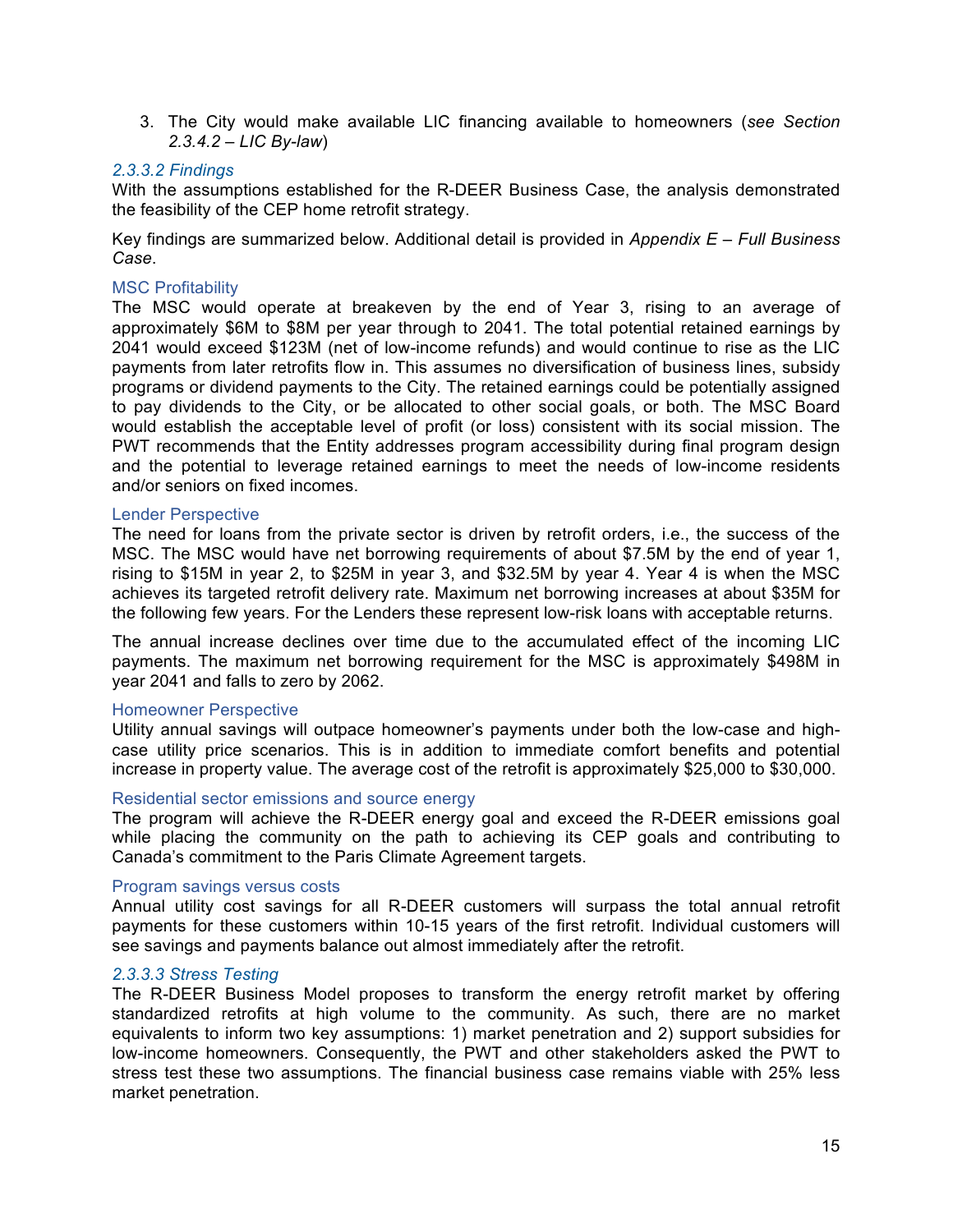#### Market penetration

See *Appendix D – Summary of Business Case Assumptions* for specifics on market penetration.

#### Support for Low Income Homeowners

See *Appendix F – Stress Test – Potential for Low Income Customers* for details. Eligible lowincome homeowners are anticipated to have access to special program conditions. As described elsewhere in this report, retrofit packages are priced simply and competitively. However, the program is will a provide a substantial refund on standard retrofit payments. This Business Case assumes a 70% refund. Embedding support for low-income homeowners into the R-DEER Program will provide the following benefits:

- immediate low-income homeowner cost savings far exceeds program payments;
- addresses least efficient homes;
- manages perception of inequity;
- maintain normal customer/contractor relationship;
- over-proportional impact on home equity value; and
- contributes to programme scale benefits.

#### 2.3.4 Program Administrator

<u> 1989 - Johann Stein, fransk politik (d. 1989)</u>

The R-DEER Business Case assumes the Entity would be owned by the City of Windsor. An existing Third-Party Entity is also a possibility to serve as the Program Administrator, as is a partnership with other municipalities in the formation of joint municipally-owned Entity.

The PWT recommends the City proceed to establish an Entity, as a Municipal Services Corporation (MSC)<sup>2</sup>, to administer the program for the following reasons:

- this administrative model enables a more flexible financing approach that will minimize municipal liability, and better leverage private sector investment;
- an MSC would be better positioned to enter partnerships with the private sector than the municipality (e.g., contractors, material suppliers and investors);
- program delivery risks rest with the MSC and not the City;
- borrowing is placed on the MSC's balance sheet;
- the MSC is not limited to working within municipal boundaries and can enter beneficial partnerships with other Ontario municipalities or beyond; and
- the MSC should be responsible for developing the final R-DEER Business Plan as the Program Administrator.

Seed funding of approximately \$400,000 would be required to establish the Entity and provide it with adequate resources to finalize the Business Plan which would include the hiring of a General Manager. The PWT recommends the City apply for funding from the FCM Community EcoEfficiency Accelerator Program to assist with these start-up costs. This FCM program has been announced, however at the time of this report (January 2020) the details have not been disclosed. FCM funding may cover all or some of the start-up costs. If this proves not to be the case, the City would need to find alternative sources of seed funding. These start-up costs are "at risk" should the Entity be unsuccessful in finalizing an approved Business Plan.

<sup>&</sup>lt;sup>2</sup> O.Reg. 599/06 allows Ontario municipalities to establish a Municipal Services Corporation (MSC). An MSC is a corporation whose shares are owned by a municipality, or a municipality and one or more other public-sector entities. An MSC can only provide a system, service or thing that the municipality could provide.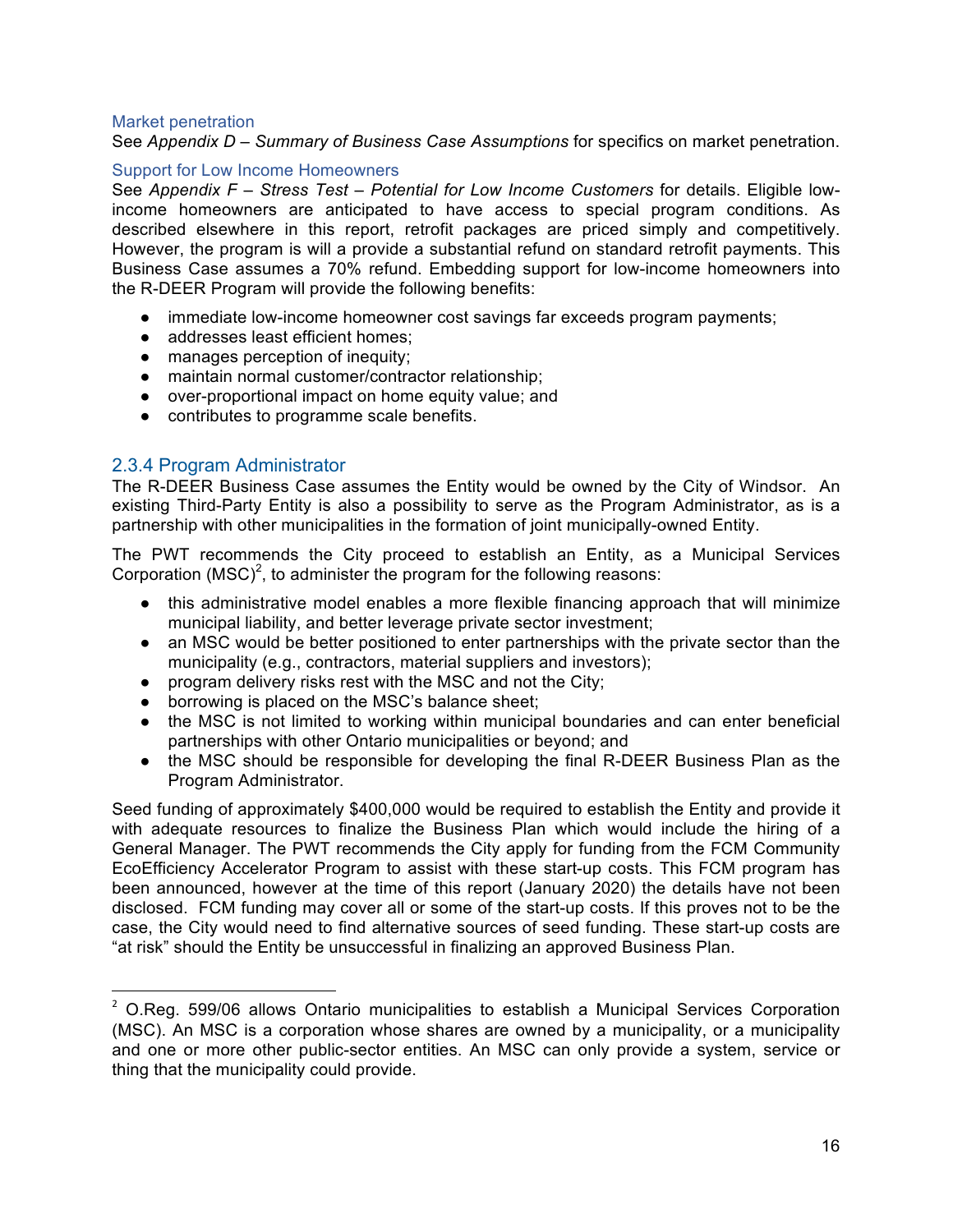The long-term working capital requirements for the Entity to fully launch the business (see Section 3.1.2.1), whether sought from the City and/or private investors, would be contingent upon the final Business Plan.

#### *2.3.4.1 City-Entity Partnership Agreement*

The *Municipal Risk Assessment for an LIC Energy Retrofit Loan Program* (see *Appendix G)* identified a potential reputational risk for the City should the Entity fail to effectively deliver the retrofit program. Robust due diligence in establishing an agreement between the municipality and the Entity would help mitigate this risk (*e.g.,* performance standards). The agreement would outline the terms and conditions for the municipality making an LIC financing available to homeowners participating in the retrofit program administered by the Entity. The PWT recommends aiming to have the agreement executed in 2021, assuming Council proceeds with the next phase of the project.

#### *2.3.4.2 LIC By-law*

The use of Local Improvement Charges (LICs) is a well-known practice in the municipal sector, enabled under the Municipal Act. In 2012, The Municipal Act was amended to allow for the investment in energy efficiency activity on private property. The PWT recommends the City would make LIC financing available to homeowners under the terms and conditions of a City-Entity Partnership Agreement. The potential municipal risks associated with an LIC financing program are summarized in *Appendix G – Municipal LIC Risk Assessment*. The assessment of potential risks concluded the risks are low and/or can be mitigated. Notably, the establishment of an Entity to serve as the program administrator transfers program-related risk from the municipality to the Entity, including debt management. A special charges By-law would need to be enacted by the City to enable an LIC program. Proposed enactment of the LIC By-law would be in 2021 and inform the execution of the City-Entity Partnership Agreement.

#### Mortgage Lender Consent

<u> 1989 - Johann Stein, fransk politik (d. 1989)</u>

A concern regarding mortgage lender consent was raised during the engagements and was considered extensively during the development of the Municipal LIC Risk Assessment. The final rating of this risk was low, given identified mitigation strategies and ongoing monitoring by the Entity.

The following is an extract from the Municipal LIC Risk Assessment (see Appendix G for the full document:

*The Canadian Bankers Association has raised a concern that the LIC could put homeowners/borrowers in an unexpected default position under most lenders' standard charge term for residential mortgages. Almost all lenders obtain covenants from their borrowers with respect to additional borrowing that could result in charges against the property or that might impair priority of the lender's charge.* 

*The City of Toronto has addressed this risk by requiring homeowners to seek the consent of their mortgage lender which limited participation. However, there has been limited appetite of traditional mortgage providers to agree to new senior covenants for retrofit loans tied to property tax.*

*Currently, mortgages insured by the Canadian Mortgage and Housing Corporation (7% of mortgages in Ontario<sup>3</sup> ) would not be approved for LIC financing, regardless of the business case.*

 $3$  Dunksy Energy Consulting (2018). Report  $7$  – Local Improvement Charges, Final Report. Prepared for the Green Ontario Fund.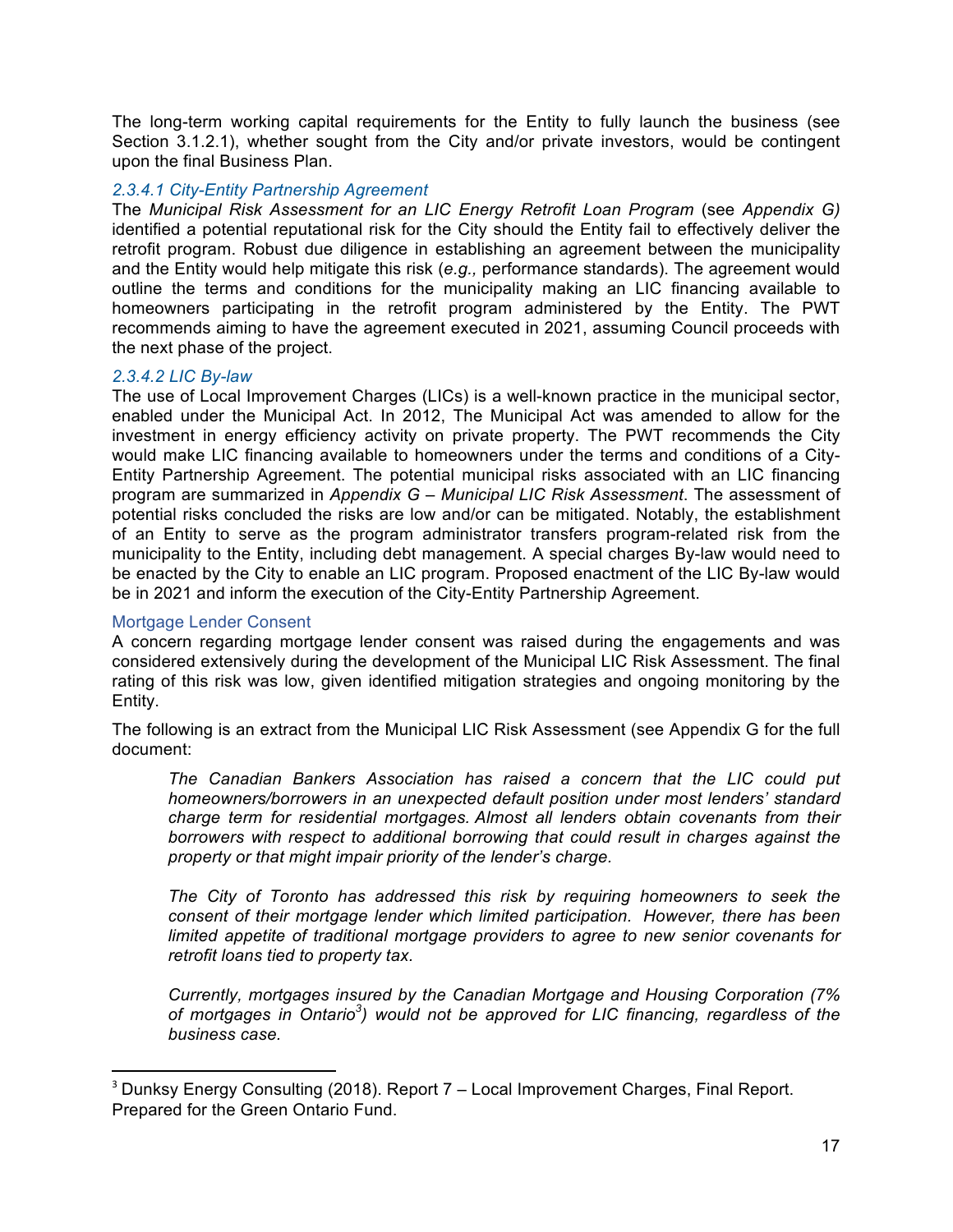*The Clean Energy Financing program in Nova Scotia has addressed this risk by recommending homeowners notify their mortgage lender about their participation in program. During the initial program design process, mortgage lenders were consulted, and an internal legal discussion was conducted to address lender concerns. To date, the Clean Energy Financing program has not encountered any bank putting their customer in a default position and it has not impacted program uptake.* 

*Loan Loss Reserves (LLR) have been successful in other jurisdictions to manage mortgage lender concerns. The announcement for the FCM Community EcoAction program noted the potential to establish an LLR for a retrofit program.*

*The retrofit cost relative to the value of the asset is low. The risk of a mortgage lender not renewing a mortgage, if the homeowner is current with both their mortgage and property tax payments, is considered low.*

*In the recent* Final Report of the Expert Panel on Sustainable Finance *it is recommended that in the case of municipality-sponsored PACE programs, CMHC could provide guarantees for Local Improvement Charge (LIC) financing programming.*

#### **2.4 FCM Community EcoEfficiency Acceleration program**

The PWT recommends the City apply for FCM Community EcoEfficiency Acceleration Program funding to secure some or all the resources for the Entity to complete its due diligence and to develop a final R-DEER Business Plan.

The goal of the Community Eco-Efficiency Acceleration Fund is to accelerate community financing for homeowners as they make their homes more affordable and energy efficient. Thought the program has been announced, the final details of the program were not available at the time of this report (January 2020). The program details should be available in early 2020.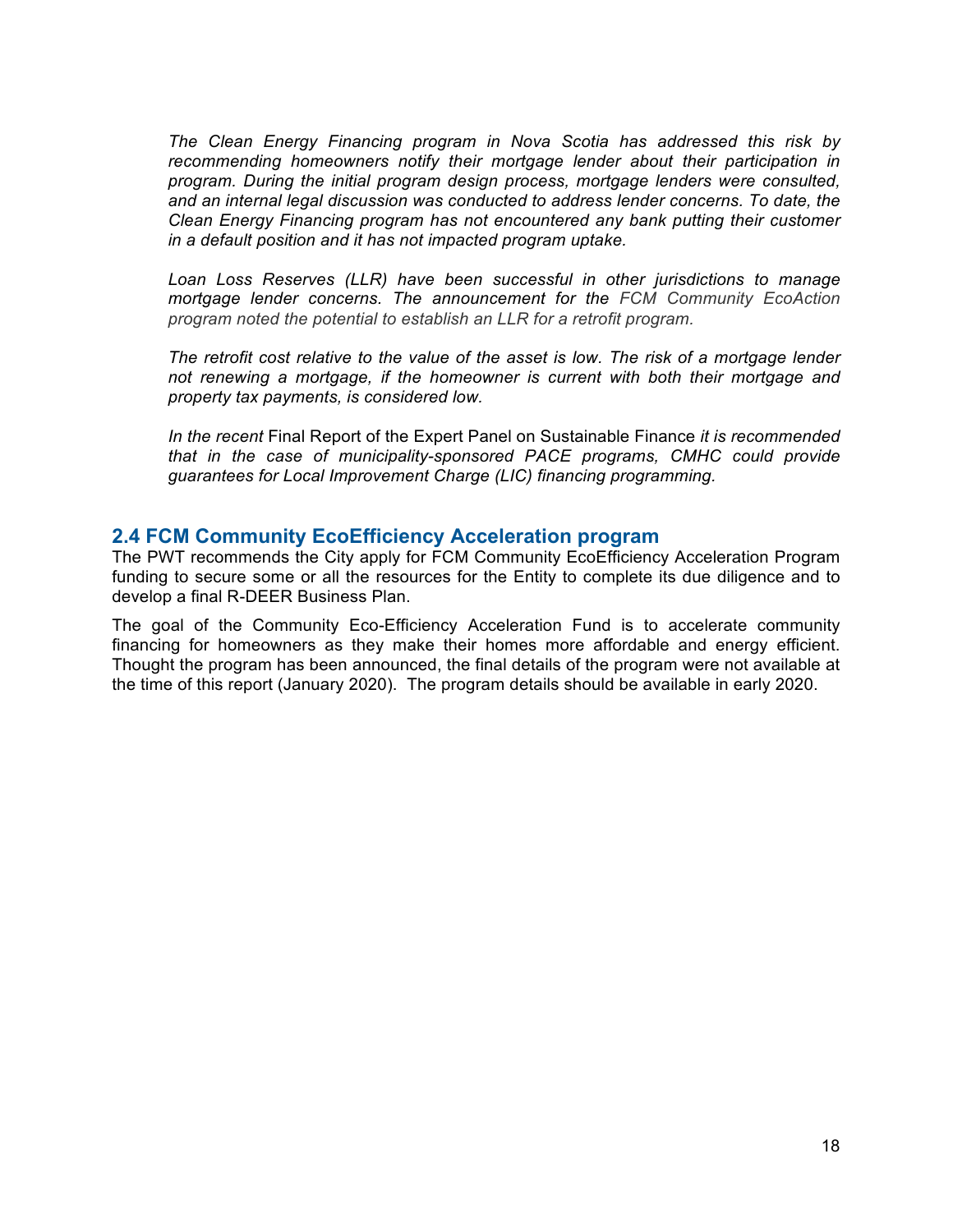# **3. Program Design**

The R-DEER Business Case made several assumptions about program design which are summarized in this section. Notwithstanding the considerable work done to complete the R-DEER Business Case, the Entity would also need to conduct its own supplemental due diligence to ensure a successful entry into the market. Final program design would be the responsibility of the Program Administrator (i.e., the Entity).

#### **3.1. Program Capitalization**

#### 3.1.1 Financing and Fund Flows

The R-DEER Business Case's proposed financial model was designed to be flexible. Over time it could be adapted to include additional lenders, contractors, and third-party public or private investors. These investors could include private commercial entities and even other municipalities and other public entities. The model was designed such that the City will only be responsible for collection of the LIC payments and their transfer to the Entity. The City's administrative costs are assumed to be recovered in the retrofit price. All borrowing is on the balance sheet of the Entity. The debt of an MSC is not attributed to the owner municipality.

See *Appendix G – Municipal LIC Risk Assessment* for more details.

Funding sources include:

- Loans from Lender Partners
- Customer payments via property taxes
- Interest on unused loans
- Initial working capital to form Entity
- Government and utility incentives (assumed to be zero in the Business Case analysis)

These funds would be used for:

- Lender interest payments
- Lender capital repayments
- Contractor payments
- Entity operational expenses
- Community Group sponsorship

The business case assumed at least a 4.25% return for lenders. This will be further validated and refined in the R-DEER Business Plan based on prevailing interest rates. The R-DEER Business Plan would also be stress tested to assess impacts of fluctuations in interest rates moving forward. 

#### 3.1.2 Capital Provider

#### *3.1.2.1 Start-up and Working Capital*

The MSC would require start-up funding to develop a final R-DEER Business Plan and working capital to set-up for program launch. Start-up and working capital will be recovered once the business is launched and be supplied by the City, the City's holding company and/or grant funding (see Section 4.1.1 for additional commentary).

#### *3.1.2.1 Ongoing Capital*

Ongoing capital to fund the program will be sourced from impact investors, insurance companies, pension funds and other sources of patient capital.

#### 3.1.3 Funding Flow

The funding flow is illustrated in Figure 2.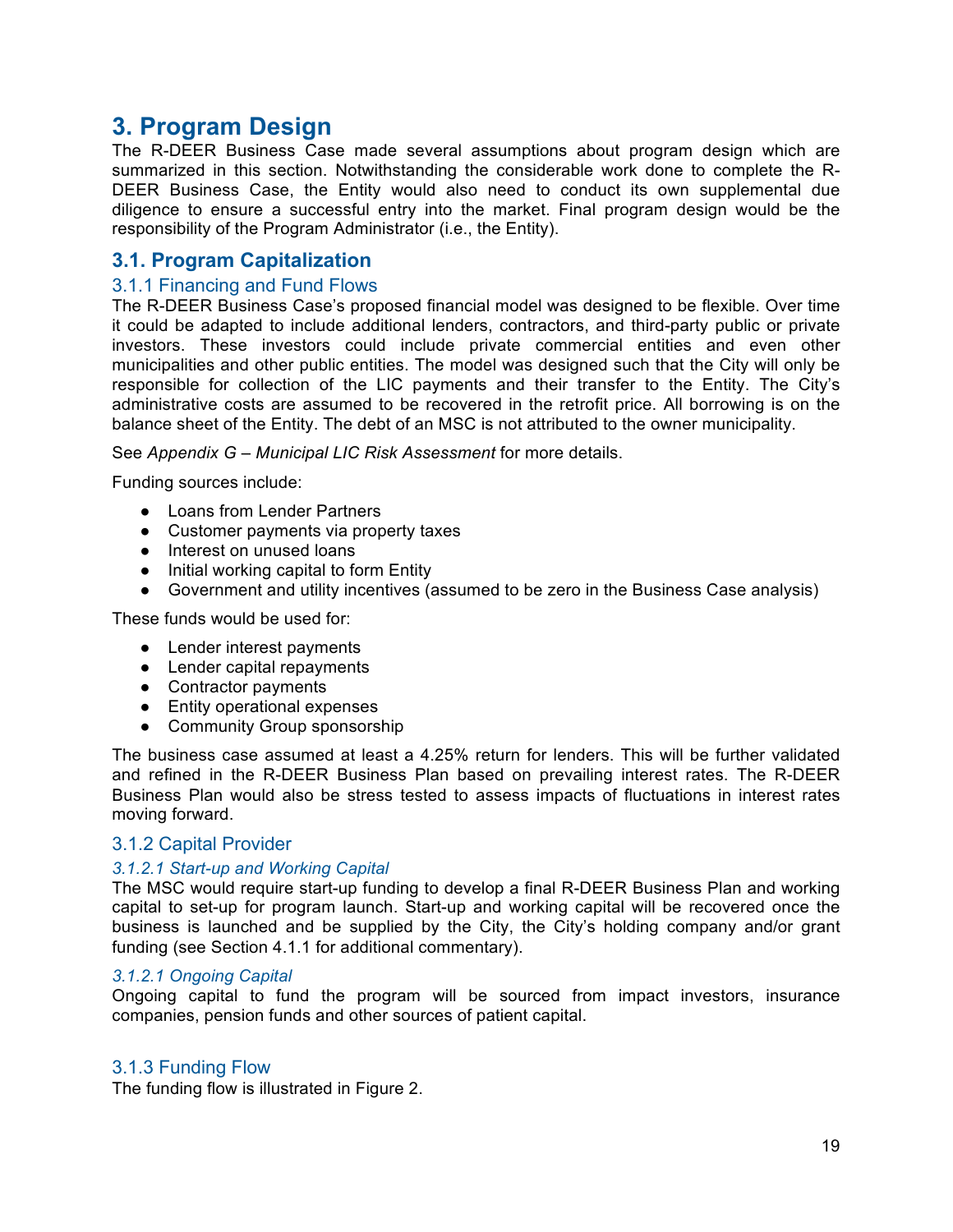

*Figure 2: R-DEER Funding Process*

#### 3.1.4 Credit Enhancement

Loan Loss Reserves (LLR) have been successful in other jurisdictions to manage mortgage lender and investor concerns regarding homeowner default on the LIC payment. During the announcement of the FCM Community Eco-Efficiency Acceleration program, the potential to support a municipality to establish an LLR for a retrofit program was noted.

#### 3.1.5 Existing Incentives

The R-DEER Business Case did not include public incentives and/or grants (except for a rebate for thermostats) for two primary reasons:

- 1. To demonstrate the viability of the market-based business model; and
- 2. These programs are unpredictable

It would make sense for the Entity to promote any available government and utility programs to homeowners and, where appropriate, integrate them into the standardized retrofit package to offer one-stop-shopping for homeowners, as well as a more attractive retrofit price and return on investment.

The Business Case calls on the Entity to address the accessibility of the program for harder to serve segments of the residential sector (e.g. seniors on fixed incomes) as part of the final Program Design. This could include using retained earnings to offer further subsidies to low income/fixed income homeowners.

#### **3.2 Program Scope**

#### 3.2.1 Property Eligibility

#### *3.2.1.1 Sector*

The R-DEER Business Case assumed the program would be developed for residential properties aligned with the first strategy proposed in the CEP (Strategy 1a). A commercial and institutional offering aligned with second CEP strategy (Strategy 1b) could be contemplated in the future. The PWT recognised this possibility and ensured the Entity structure was capable of expansion.

#### *3.2.1.2 Housing Type*

The R-DEER Business Case assumed standardized retrofit packages would be offered to single-detached, semi-detached, townhouses and multi-unit properties, Initially, the program will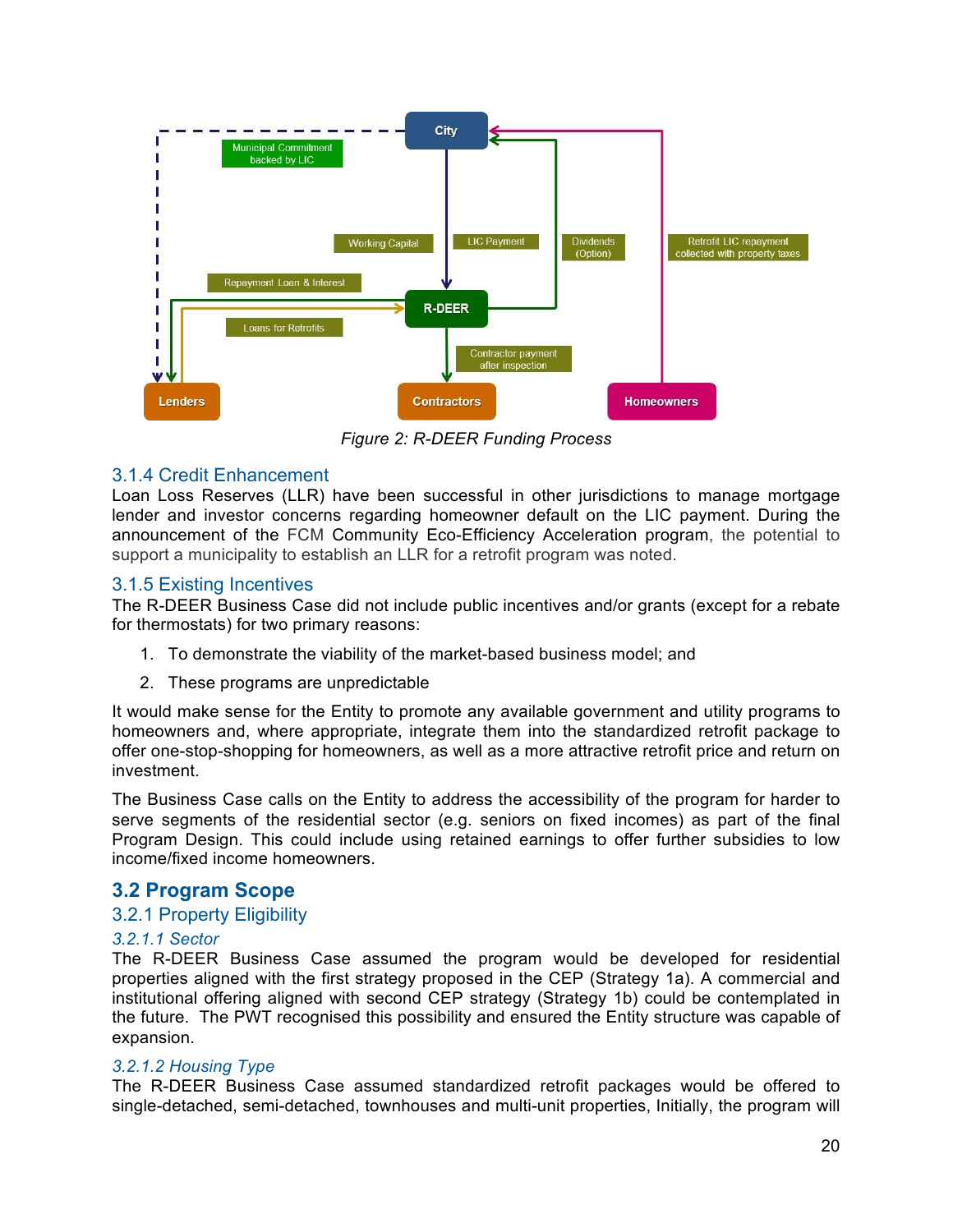target single family homes that are 20 years or older. Marketing to semi-detached, townhouses and multi-unit homeowners would be introduced after the second year of operation, again primarily targeting homes 20 years or older.

The rationale for this "go-to-market" strategy includes:

- optimizing achieving the CEP goals for energy and emissions reduction in this sector;
- 55% of Windsor's residential sector are single-detached homes, approximately 30,770 homes;
- single-detached homes over 20 years old account for 78% of the sector's energy costs, emissions and use;
- this market segment is half as energy efficient than global best practice and below the provincial average, so it has the greatest potential for cost-effective and environmentally impactful energy efficiency retrofits;
- each year, an additional portion of the current housing stock reaches an age (i.e., 20 years) where reinvestments are required to maintain or improve serviceability. Such renewal work provides an excellent opportunity to cost-effectively build in energy efficiency improvement in the work undertaken; and
- the retrofit of multi-unit buildings is more complex and better tackled once the Entity's business systems are functioning smoothly.

However, even though a potential customer may not fall under the scheduled market penetration, the Entity would not be expected to refuse to accept an order, if it can be effectively fulfilled.

#### 3.2.2 Homeowner Eligibility

Participation will be voluntary, and owner initiated. All registered owners of the property would have to consent to participate. Prudent homeowner eligibility requirements would be established by the Program Administrator during final program design to balance risk with accessibility. Provision of utility data to support measurement, evaluation and ongoing verification would also be required (see Section 3.3.2).

#### *3.2.2.1 CMHC-Insured Mortgages*

Currently, mortgages insured by the Canadian Mortgage and Housing Corporation (CMHC) would not be eligible for LIC financing, regardless of the strength of the business case to reduce the operating costs of the home. In the 2019 Final Report of the Expert Panel on Sustainable Finance it is recommended that in the case of municipality-sponsored PACE programs, CMHC could provide guarantees for Local Improvement Charge (LIC) financing programming.<sup>4</sup> It should be noted the number of homeowners with CMHC mortgage insurance in Windsor is low and only represents 7% of mortgages in Ontario. More detail on this matter is found in *Appendix G – Municipal LIC Risk Assessment*.

#### 3.2.3 Project Eligibility

<u> 1989 - Johann Stein, fransk politik (d. 1989)</u>

#### *3.2.3.1 Standardized Deep Retrofits*

Standardized retrofit packages will be designed by the Entity to deliver annual energy savings of 30 to 50%, and 20% water saving to homeowners. Modelling for the R-DEER Business Case demonstrated these savings will be achieved with existing technologies. The package cost would be dependent on home size, age and type. Using pricing based on a fixed index per

<sup>4</sup> Source: https://www.canada.ca/en/environment-climate-change/services/climatechange/expert-panel-sustainable-finance.html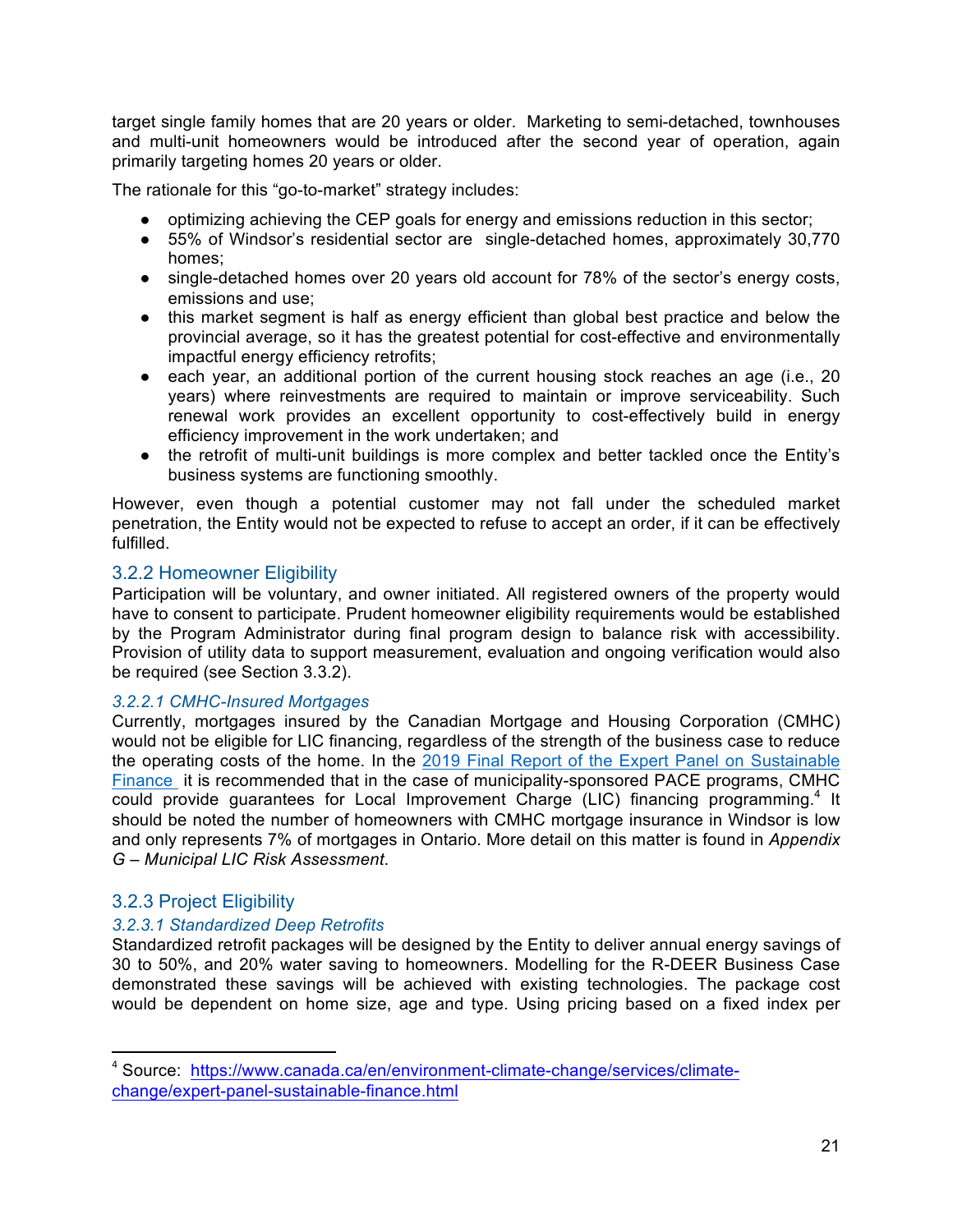specific area (\$ per  $m^2$ ) depending on home category, minimizes transaction costs and complexity.

The delivery of standardized retrofits at high volumes to Windsor homeowners is an essential feature of the Business Case and has been designed to drive market transformation. The business model reduces the cost of the average retrofit by 33%. This is achieved through efficiencies in:

- reduced selling costs through standardized offerings and pricing;
- elimination of contractors' costs to promote and prepare customized proposals;
- increased contractor labour productivity;
- volume pricing for key material categories; and
- lower cost financing through consolidation.

As the market transforms and the experience of the program administrator grows, it is anticipated that greater program flexibility may be possible without undermining the core business model. In the beginning, certain exemptions may be tolerated by the business model. For example, if the homeowner has recently replaced their furnace with one that meets the energy performance standards of the program, this investment could be recognized as a credit to the standard retrofit price.

#### *3.2.3.2 Market Analysis*

One of the more challenging features of this business model is understanding the market for a fixed offering rather than a more traditional "a-la-carte" retrofit approach. To begin to understand the market, the PWT explored several marketing approaches:

- mapping of homes by type and age (*Appendix E*);
- mapping of residential energy consumption, emissions, cost and demographics (e.g., household income) by energy planning district (EPD) (*Appendix E*);
- home energy modelling by type and age (*Appendix E*);
- homeowner personas (*Appendix H);*
- homeowner surveys (*Appendix I); and*
- homeowner focus group (*Appendix C*).

A more rigorous market analysis, using this data and additional primary (e.g., additional surveys and focus groups) and secondary research (e.g., sources of existing market data), would be conducted by the Entity to support the development of the Business Plan and a successful program launch.

#### 3.2.4 Project Measures

The R-DEER Business Case assumed that the Entity's early offering would be comprised of energy and water efficiency measures. A review of the measures assumed in the Business Case would minimize any impact on Building Department workflows (*Appendix J – Energy Efficiency Retrofits & the Ontario Building Code*). Over time, and in consultation with municipal stakeholders, it is expected the Entity would consider offering other energy-related retrofit options (e.g., solar power, solar hot water, vehicle charging stations, air and ground source heat pumps). It is recognized that the R-DEER Entity could serve as an effective platform from which to promote other CEP strategies (e.g., the promotion of solar PV) as well as other complementary government, regulator and utility programs.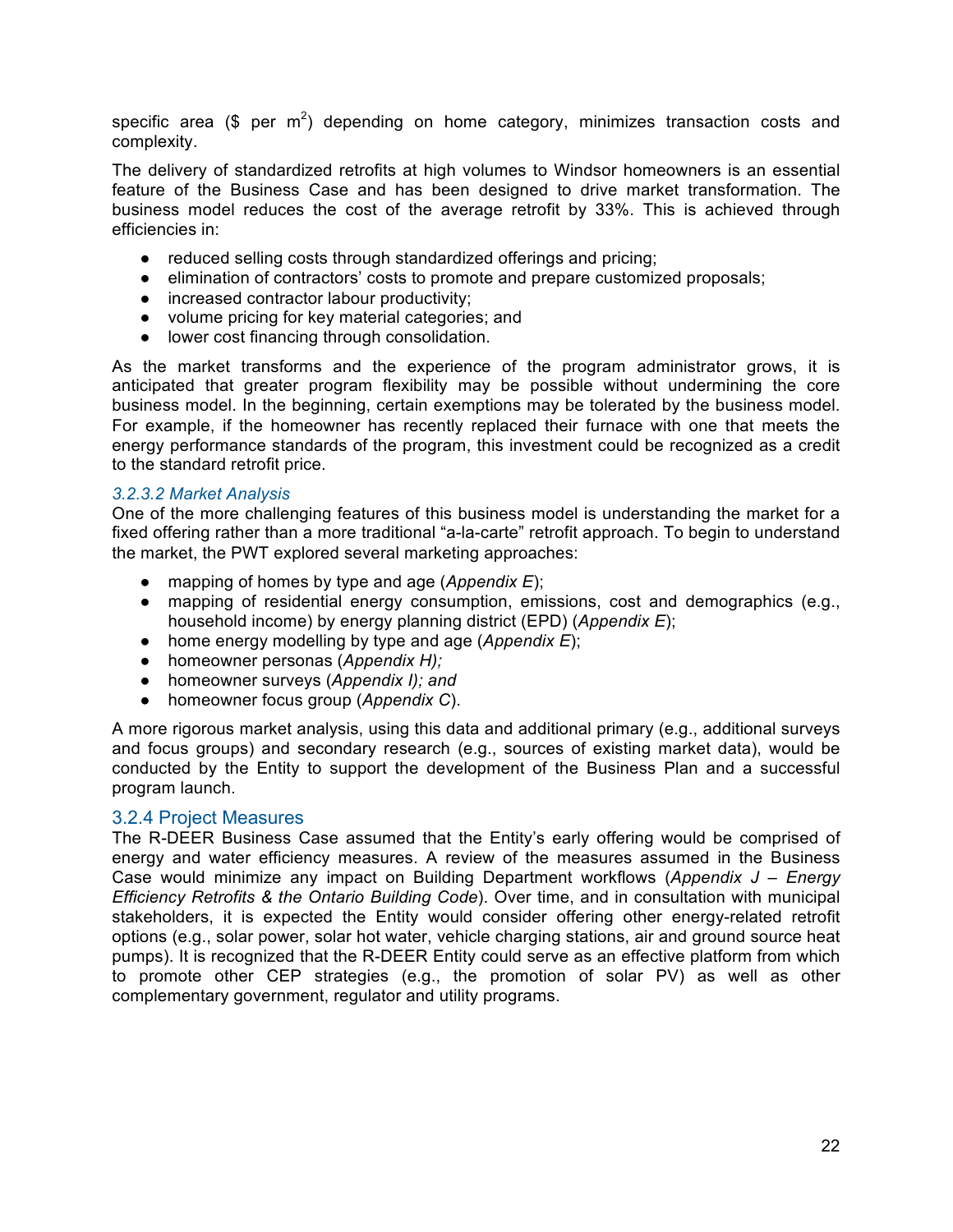#### **3.3. Program Impact**

#### 3.3.1 Estimating Impact

 

The R-DEER Business Case estimated significant electricity, gas and water savings and GHG reduction are achieved (*Appendix E – Full Business Case*). In 2041, annual total residential cost savings are estimated to be between \$100M to \$180M.

Estimates of job creation are approximately 30 person-years per \$1M of spending.<sup>5</sup>

#### 3.3.2 Documentation (Evaluation, Measurement & Verification)

The R-DEER Business Case assumed that homeowners would provide access to annual utility bills to evaluate, measure and verify the performance of the program rather than adding the expense and inconvenience of pre- and post-energy audits to homeowner costs.

<sup>&</sup>lt;sup>5</sup> Dunksy Energy Consulting (2018). The Economic Impact of Improved Energy Efficiency in Canada. Prepared for Clean Energy Canada. Source: https://cleanenergycanada.org/wpcontent/uploads/2018/04/TechnicalReport\_EnergyEfficiency\_20180403\_FINAL.pdf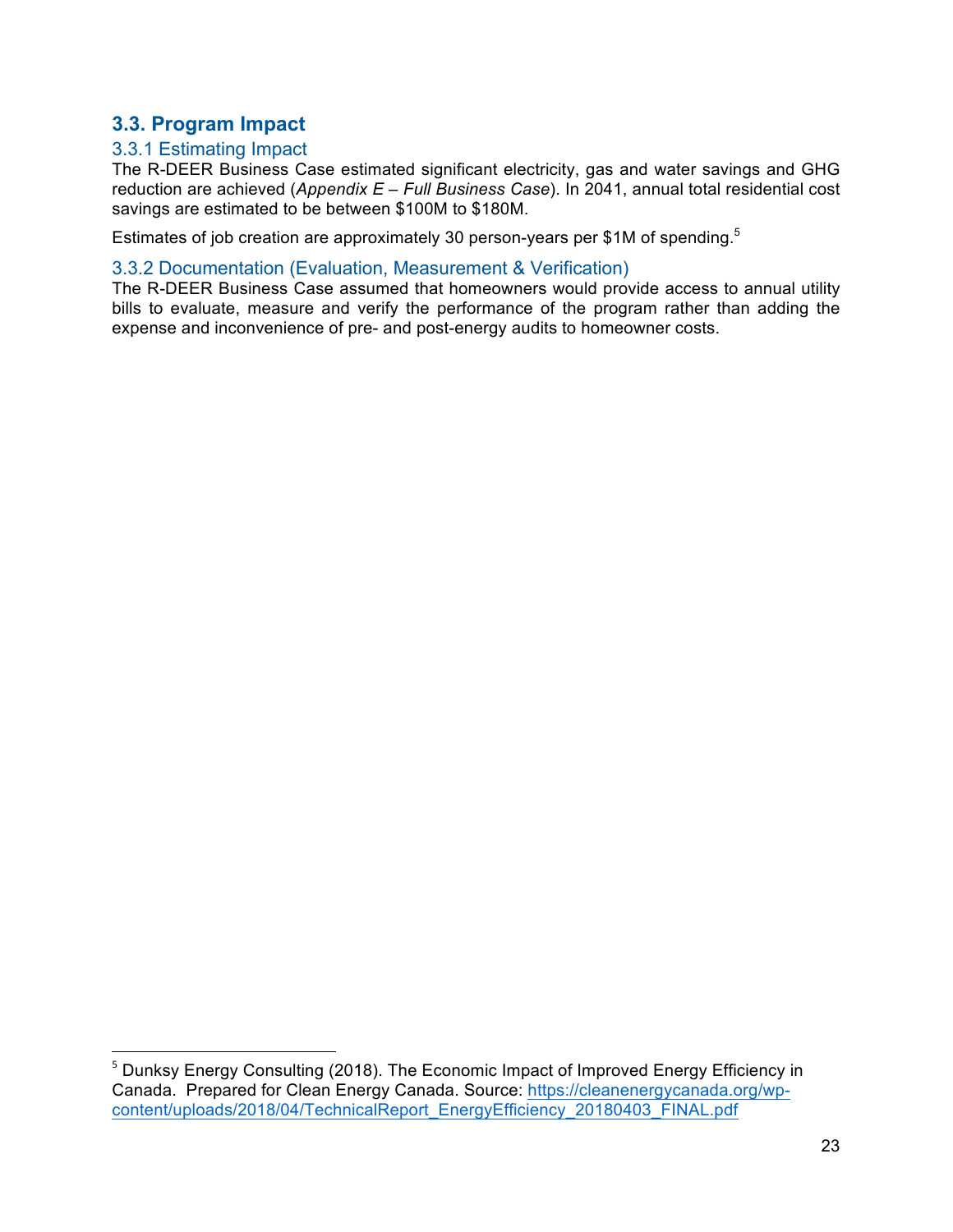# **4. Program Launch**

The Entity, as Program Administrator, would be responsible for the development of a viable Business Plan, based on the Business Case, that included additional market research and risk assessment, prior to program launch.

#### **4.1 Business Plan**

To develop a strong business case, elements of a business plan were considered. The Entity would require reasonable resources to complete its due diligence, including supplemental market testing and program risk assessment, to finalize a R-DEER Business Plan for the approval of its Board of Directors.

Several key aspects of the R-DEER program will be further refined during the development of the final Business Plan including:

- Conduct additional market research (e.g., the impact of age and income) to refine the size of the market for standardized deep energy retrofits.
- Identify strategies to grow a new market for standardized deep energy retrofits through targeted community engagement.
- Continue to learn from the experience (e.g., data and tools) of previous energy conservation programs in Ontario and other jurisdictions in Canada and Europe, recognizing "business as usual practices" are part of the market problem to be solved  $6$ .
- Detail how to promote or integrate other government and utility energy conservation or fuel switching programs (power/water/waste) on an ongoing basis.
- Address the accessibility of the program for harder to serve segments of the residential sector (e.g. low-income homeowners and seniors on fixed incomes).
- Address how a changing regulatory environment and technical advances will be incorporated over time into the standardized package to optimize energy savings, emission reductions and residential savings.
- Gain further stakeholder input in the development of the detailed Business Plan with a specific focus on the real estate sector to both identify homeowners planning extensive renovations and benefit from enhanced property values
- Confirm and adjust financial assumptions recognizing these would also be updated in annual business plans.
- Address how capacity and expertise can be developed within the City to meet the goals of the plan.
- Refine the education and awareness approaches that will be part of the home energy retrofit program, recognising behavioural shifts will be necessary to ensure energy savings are maintained.

#### 4.1.1 Program Set-Up Costs

 

The R-DEER Business Case estimated initial net start-up and working capital, defined as maximum negative cash flow, will be about \$580K. In 2020, there are 6 months of organisation costs with no countervailing retrofit revenues. In 2021 the retrofit activity supports about half of the organisation costs, and by 2022 organisation costs are fully covered. In subsequent years, the Entity generates profit. A faster start up would reduce the net start-up working capital required.

<sup>&</sup>lt;sup>6</sup> Enbridge and Enwin have collected considerable current-market data from the residential sector through Conservation and Demand Management programs and energy retrofits which would be a valuable input to the final R-DEER Business Plan.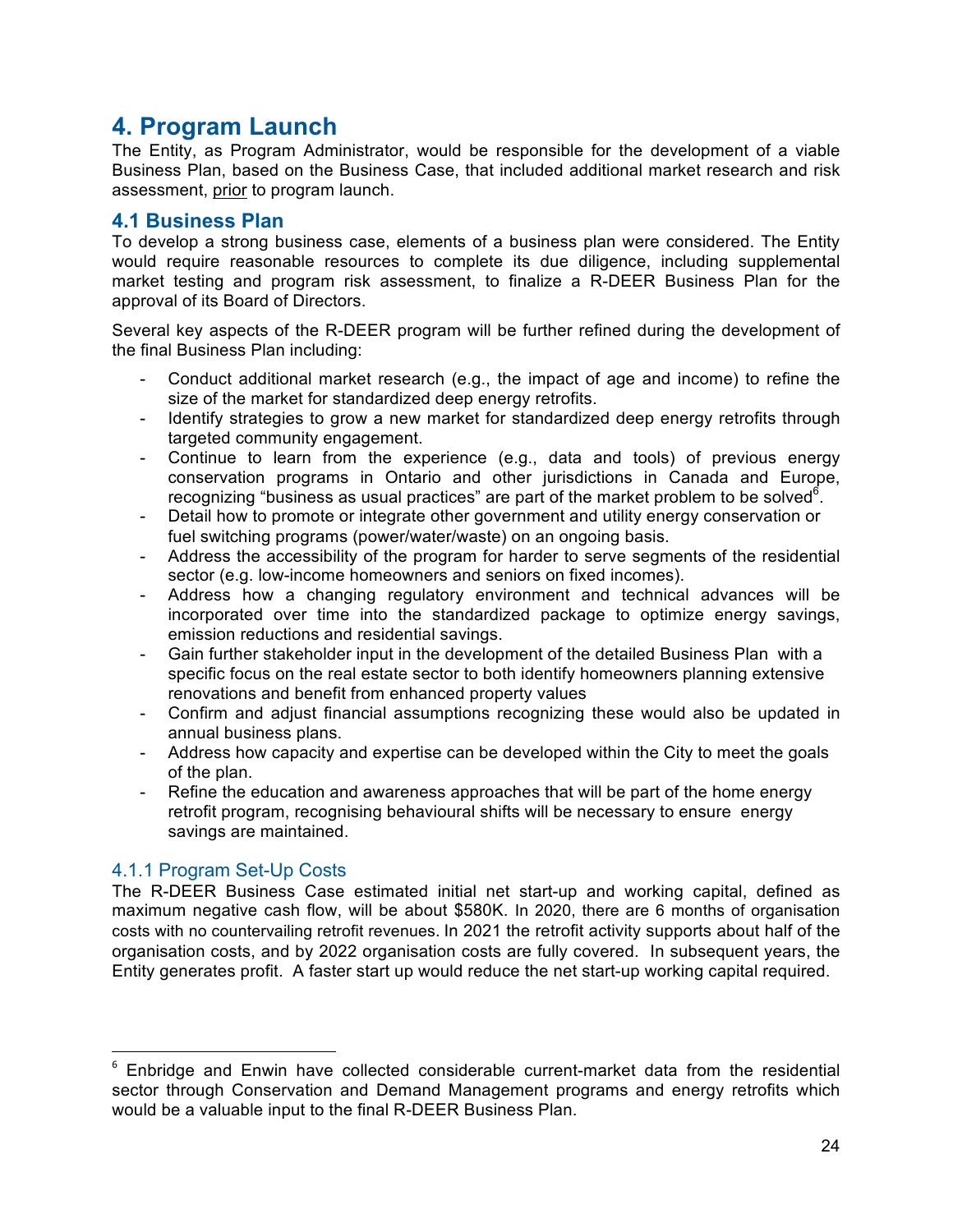#### 4.1.2 Ongoing Operation Tasks

The R-DEER Business Case identified five core business functions: General Administration, Finance and Credit (including order acceptance and fund management), Marketing, Sales, Retrofit Management (including quality control and materials management). Retrofit installation would be in partnership with local contractors.

#### *4.1.2.1 How would it work for a homeowner?*



*John and Emily moved to Windsor 6 years ago buying their first home. They could only afford a fixer upper. Their plan was to renovate and sell at a profit to be able to afford a larger home to raise a family.*

*However, with two young children, Brittany and Lucas, and a third child on the way, life soon got in the way. Most of their free time and discretionary funding now goes to their growing family. While they love developing their DIY skills, they simply don't have the time anymore. They would be happy to borrow money in the* 

*short term to finance home improvements but any investment they make must increase the resale value of their home. Their pain points are professionals that don't turn up on time, work that takes longer than promised and having to spend time getting quotes or finding professionals to do the work right. With a young family, too much disruption of their daily routine is also a worry.*

*One day their neighbour mentioned a new energy retrofit program being offered for detached homes twenty years or older. They went online and liked what they saw being offered in the standard package. They knew they needed new windows and a furnace. So, they signed up to see the price being offered for their home. It looked good. They asked their neighbour, a local homebuilder, for his opinion. He confirmed they would not be able to match it on their own, so they signed up. When they learned which contractor had been assigned to them, they were thrilled because the company had a great reputation in the community.* 

*Much to their delight, the job was done in four days - as promised. They took advantage of the 20-year financing plan offered through a partnership with the municipality. Since their goal was to move within a few years, they liked the assurance their investment would be passed on to the next owner, in case they wanted to use more of their profits for their next home. They tracked their savings carefully for the first year and were delighted to see they more than covered the additional monthly payment on their tax bill. Now, understanding the resale value of their energy retrofit, they were excited to get their first home energy label.*

#### *4.1.2.2 How would it work for the contractor?*



*Bob Carter had been renovating homes for over twenty-five years. He had seen his fair share of energy retrofit programs come and go. So, he was naturally sceptical when he heard of a yet another one. Though, what piqued his interest in the new program was its commitment to delivering a quality, deep-energy standardized retrofit. Mostly, he stayed away from home energy retrofits*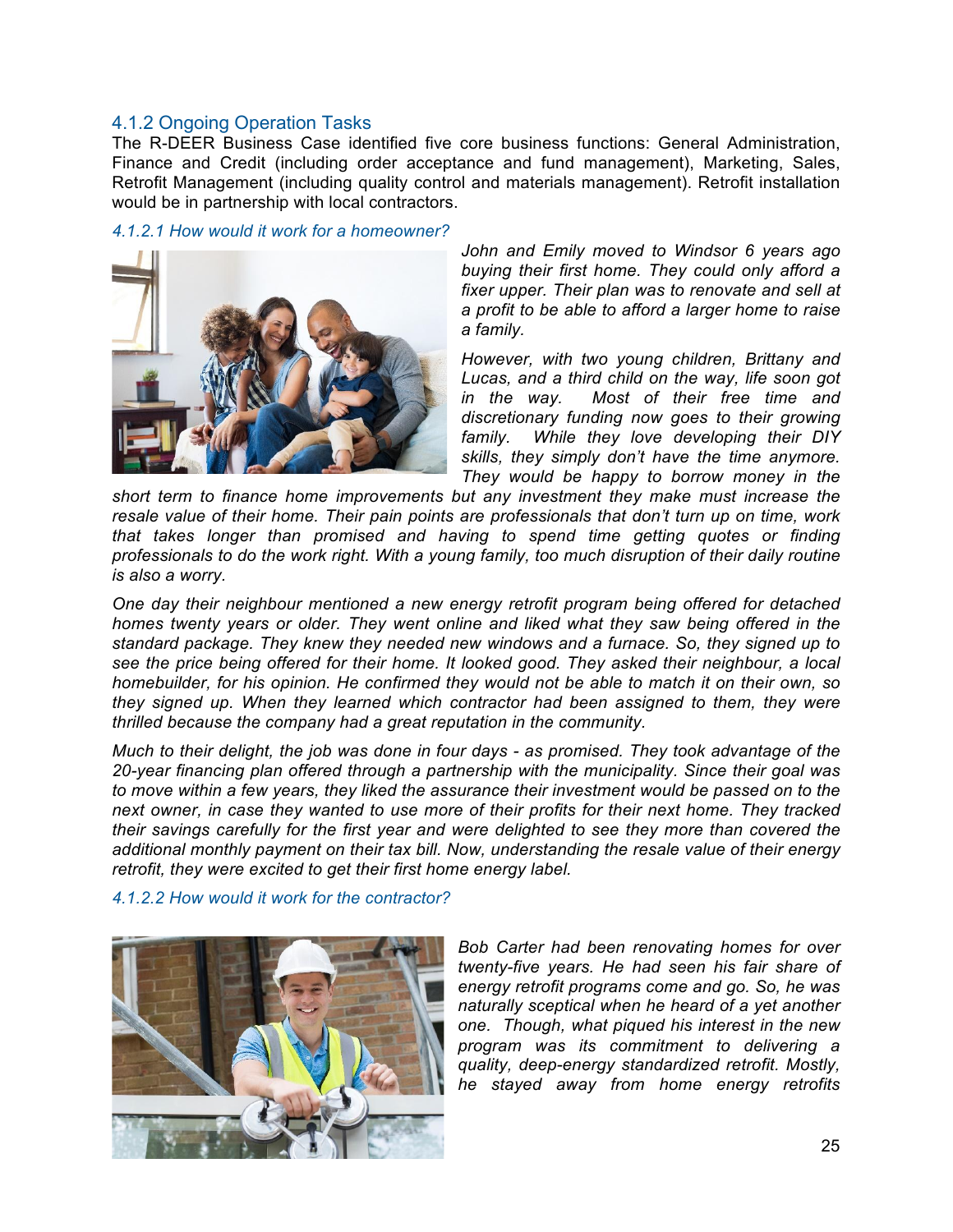*because there were too many unrecovered costs to make it worth his while.* 

*As a building professional, he knew the potential to increase the energy performance of the homes in his community. So, he signed up, to check out the new program.*

*Today, he keeps two crews busy with the weekly work orders he receives. His margin on energy retrofits projects has doubled. His reputation for quality installation and the favourable pricing on high-efficiency windows has made him more competitive in the marketplace for more customized work. He is proud of the role his business is playing in reducing the community's emissions while helping to save his customers money.*

*4.1.2.3 How would it work for the investor?*



*For many years, Impact Investing Inc. had been looking for a partner to aggregate the residential energy retrofit market. Now, they cannot keep up with demand for their new investment offering. They can offer a slightly more attractive rate than Provincial 20-year Bonds to clients. The number of impact investors - looking for a reasonable return on their capital while making a difference on climate change - continues to grow. The insurance industry was the first to knock on their door but now pension funds are getting into the market.* 

#### 4.1.3 Ongoing Operating Costs

The R-DEER Business Case included estimates for ongoing operating costs for the program (*Appendix E – Full Business Case*). These costs would be refined during the development of the Business Plan.

#### **4.2 Pre-Launch**

During the pre-launch period, the Entity would pursue market leads to support a successful program launch. In addition to traditional marketing approaches, the R-DEER Business Case contemplates providing funding (\$100/retrofit) to community organizations to promote homeowner participation and community-led social change. Partnership with community groups, will be essential to build community awareness and buy-in to participate in the program.

#### **4.3 Launch**

Program launch is proposed to take place in the next few years (ideally by 2021) to provide reasonable time to:

- 1. Establish the Entity (including hiring at least a General Manager);
- 2. Apply for FCM funding;
- 3. Develop and approve a Business Plan;
- 4. Enact an LIC By-law;
- 5. Execute a City-Entity agreement; and
- 6. Prepare for Program Launch.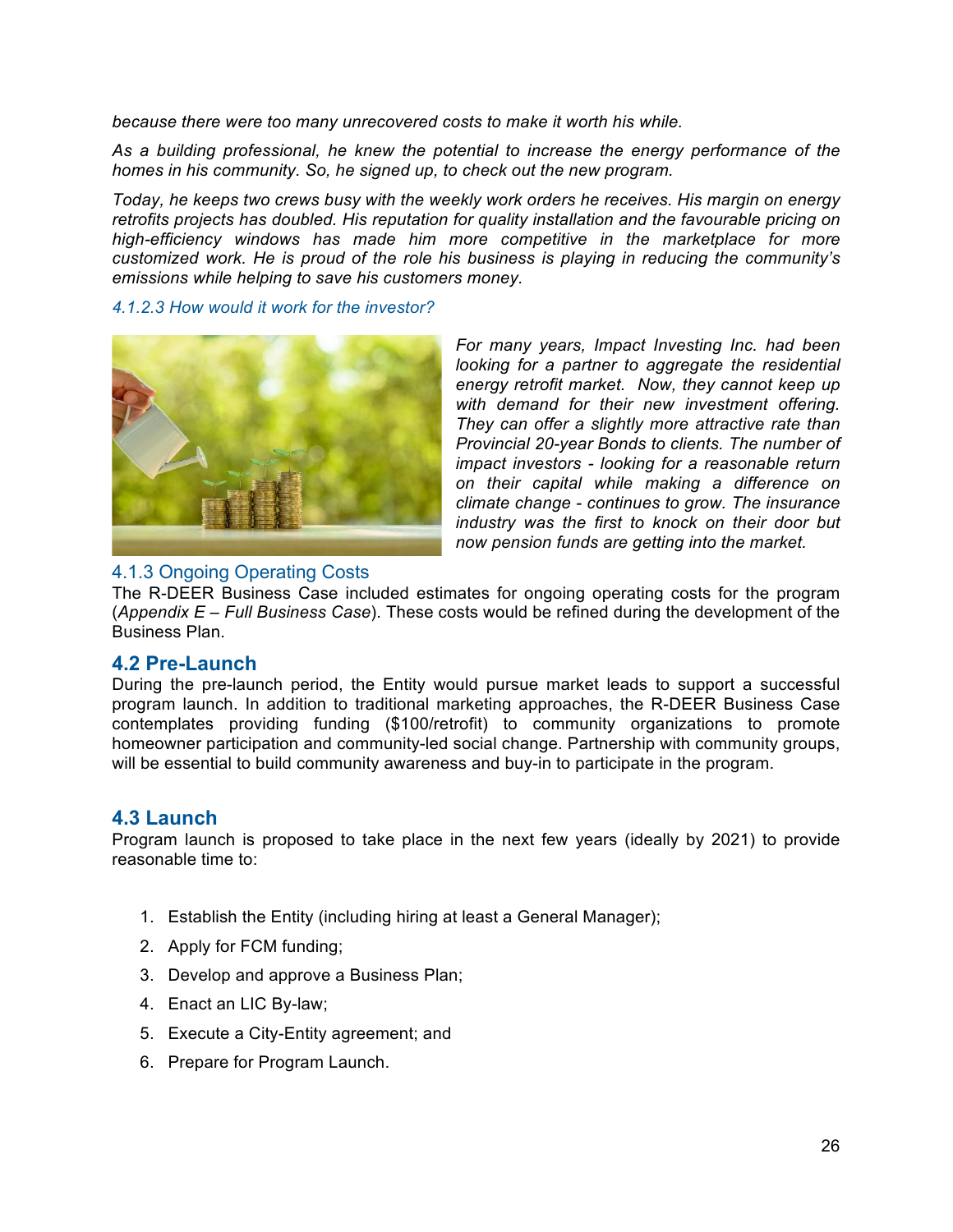# **5. Conclusion & Recommendations**

A business case is an assessment of a business opportunity that culminates in a Go/No-Go decision on whether a company should attempt to solve a market problem by producing a product – in this case, standardized energy retrofits – that will successfully compete with other products in the market. In the absence of a "company", the City of Windsor has stepped up to consider the following market problem and solution.

#### **5.1 The Market Problem**

The current energy efficiency retrofit market for homeowners and contractors is relatively unattractive. From the perspective of the contractor, the effort to prepare customized proposals is high and the closing rate is low. Low volumes and the fact that every project is specific to each household means that material costs are expensive and performance guarantees are risky. From the homeowner's perspective, obtaining understandable bids from various contractors is burdensome. They are responsible for finding their own sources of funding based on their individual credit rating. Finally, the low volumes result in retrofit costs that typically exceed the value of the energy saving, even over many years.

#### **5.2 The Product Solution**

The proposed solution is to offer standardized energy retrofits to homeowners at high volumes. Contractors benefit from increased project predictability, improved margins and vastly higher project volumes. Homeowners benefit from a simplified transaction, guaranteed pricing, lower cost pre-financed retrofits and a simple billing and payment mechanism.

#### **5.3 Conclusion**

A business case is a description of how a business intends to generate revenues and earn a profit. The case models the revenue streams and costs the business will have. The case is based on reasonable assumptions made about consumer behaviour, the economy and the competitive environment. All business cases have an element of risk because sometimes the assumptions used turn out to be wrong.

Based on the analytical findings and stakeholder engagement, the PWT concludes there are reasonable grounds to fully implement the Residential Deep Energy Efficiency Retrofit Program. This conclusion is made with the understanding that the Entity established to administer the program would need to complete a final Business Plan and gain approval to proceed. However, without establishing an Entity with a mandate to deliver high quality, standardized residential energy efficiency retrofit packages to most Windsor homes, the City's energy and efficiency goals, as approved in the CEP, are unlikely to be realized.

#### **5.4 Recommendations**

The PWT recommends that City Council:

- 1. Endorses the Final Report of the Project Working Team: Windsor's Residential Deep Energy Efficiency Retrofit (R-DEER) Business Case.
- 2. Incorporates a Municipal Services Corporation to serve as the Program Administrator with a mandate to develop a R-DEER Business Plan.
- 3. Applies for grants including the FCM Community Eco-Efficiency Accelerator program funding to support program set-up and launch, including the development of a final R-DEER Business Plan.
- 4. At the appropriate time, enacts an LIC By-law and enters into an agreement with the Municipal Services Corporation, with appropriate terms and conditions, to make optional LIC financing available to homeowners participating in the program.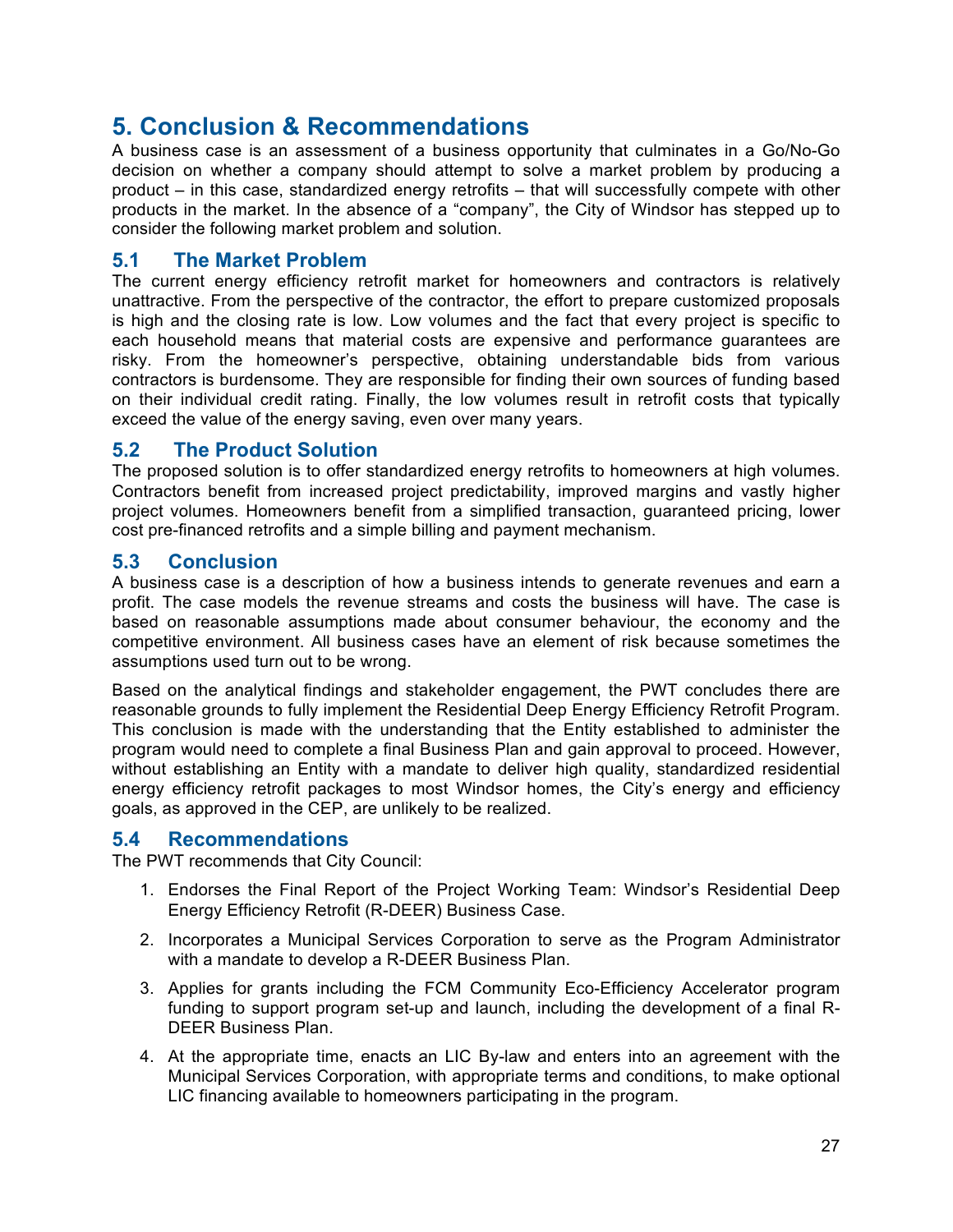5. Encourages the Municipal Services Corporation to consider program accessibility during final program design and the potential to leverage retained earnings over time to address the needs of low-income residents and/or seniors on fixed incomes.